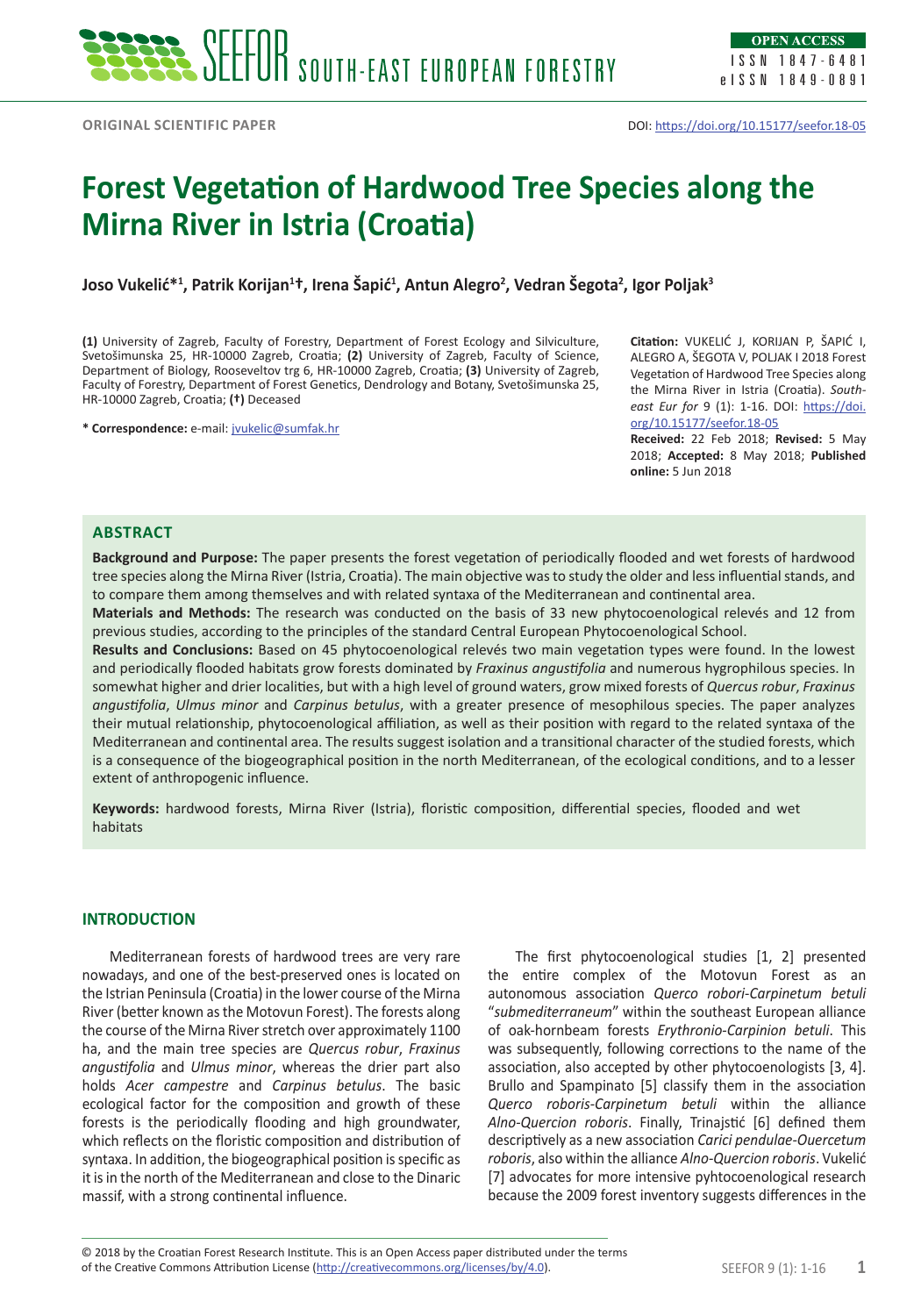composition and structure of stands. According to Vukelić [7], it is not possible to cover the entire forest complex with a single syntaxa.

These different views on nomenclature and syntaxonomy have impelled us to conduct phytocoenological studies of these forest stands in 2016 and 2017. The objective was to survey older and less influential stands, and to compare them among themselves and with related syntaxa of the Mediterranean and continental area. The results of the research should help to define the forest vegetation of this important forest locality, but also of the northern part of the Mediterranean region. When it comes to these issues, the opinions of phytocoenologists are quite varied, which is also evidenced by the overviews of the forest vegetation of Europe or its specific regions [5, 8-12].

## **MATERIAL AND METHODS**

### **Research Area**

The Motovun Forest is situated in the western part of the Istrian Peninsula, in the valley of the Mirna River (43 km long) and its Butoniga tributary (Figure 1). It is some fifteen kilometers away from the sea coast, and only a few more kilometers away from the Dinaric massif Ćićarija (peak Orljak, 1106 m). The terrain altitude ranges between 7 and 17 m, and the forest complexes stretch along 15 km, with the average width of approximately 500 m. Nowadays, the Motovun Forest is known Europe-wide as the habitat of the white and black truffle (*Tuber magnatum* and *Tuber melanosporum*),

and the habitat of the Italian agile frog (*Rana latastei*). It is a part of the Natura 2000 ecological network, and 300 ha of the old forest were protected in 1963 as a "special reserve of forest vegetation".

This area is characterized by a moderately warm and humid climate with hot summers. According to the data from the Botoniga weather station (29 m MASL, period 1986- 2015) the mean annual temperature is 13.0˚C, and the mean annual precipitation is 1004 mm. For comparison, the mean annual temperature in the area of Abruzzo and Molise in the central part of the Adriatic coast in Italy is higher by up to 4˚C, and precipitation is lower by up to 400 mm [13] than in similar conditions in Istria.

Parent material of the Motovun Forest is composed of Eocene marls and sandstone washed down by torrents from the surrounding hills and deposited into the valley of the Mirna and Butoniga rivers. Periodic floods, ground waters and constant depositing of new detritus cause the creation of different hydromorphic soils. They are characterized by excessive wetting and are in the development stage of pseudogley and gley-pseudogley.

The valley of the Mirna River is surrounded by the zonal vegetation of the downy oak and oriental hornbeam (*Querco pubescenti*-*Carpinetum orientalis*), with a more pronounced featuring of continental beech and oak-beech forests. Thus in the forests of the Mediterranean region we find species of the Illyrian floristic geo-element such as *Primula vulgaris*, *Lonicera caprifolium*, *Knautia drymeia* subsp. *drymeia* and others species characteristic of the order *Fagetalia* and lower syntaxa.



**FIGURE 1.** Geographical position of the study area.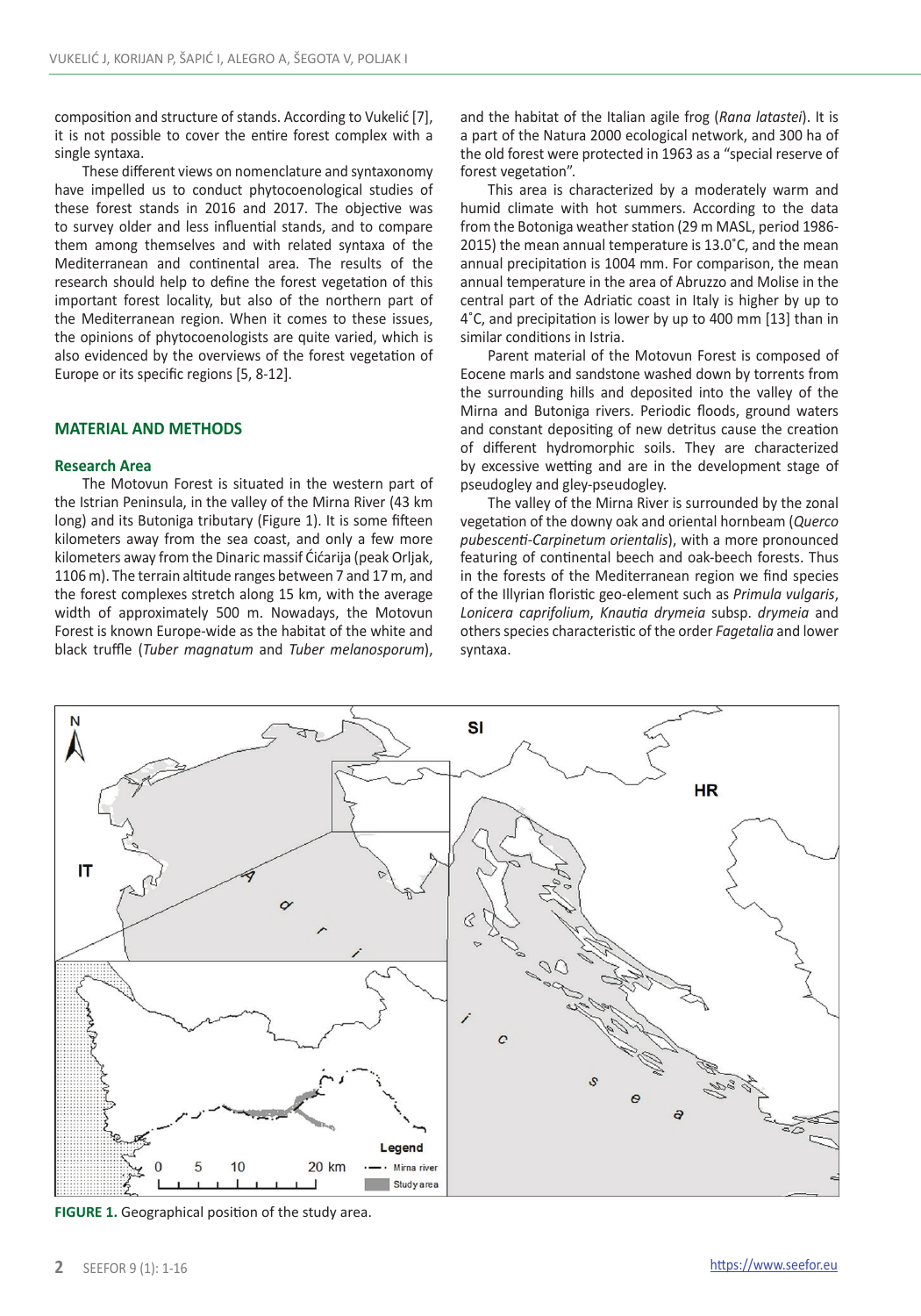## **Data Sampling**

Studies of the forest vegetation were conducted following the principles of the standard phytocoenological school [14]. The field phytocoenological survey was conducted on 28 plots in the period from April to mid-July 2016, whereas five unpublished relevés of *Fraxinus angustifolia* stands originate from the ecological vegetation study of hydrological issues of the Motovun Forest [15]. In addition to these relevés, the statistical analysis also includes 12 relevés from previous studies [2]. Positions of new relevés in the WGS84 Coordinate Reference System are listed in the Appendix 1. The surface of the plots was 400  $m^2$ , inclination  $0^\circ$ , and the terrain altitude ranged between 10 and 18 m. The plant nomenclature is aligned with the *Flora Croatica Database* [16], and mosses with Atherton *et al.* [17]. Syntaxonomic nomenclature of higher units mostly follows the overviews by Biondi *et al.* [18] for *Fraxinus angustifolia* stands, and Košir *et al.* [19] for mixed hardwood stands. The local syntaxa from previous studies are presented in their original form, whereby a part of the syntaxa is described according to ICPN [20], and a part of them followed the multidimensional distribution of vegetation units [21]. The original names of the syntaxa with their authors and year of publication are listed in the supplementary materials (Appendix 2).

#### **Data Analysis**

Vegetation relevés were entered into the TURBOVEG database [22]. Cover-abundance values of the species appearing in several layers were combined in the TURBOVEG program [22], with every plant species being considered with total cover-abundance, regardless of the number of structural layers of the individual relevé in which it appears. Hierarchical clustering was performed in the R package (www.r-project.org) [23]. Bray-Curtis dissimilarity index [24], and square-root transformation of species percentage coverabundance values were used. In the phytocoenological analysis, we separated our 33 analytical relevés into two types and compared them with the presence class of related phytocoenoses of the Mediterranean and continental part of the southwestern rim of the Pannonian Plain. The diagnostic species were determined using the JUICE 7.0 program [25], based on the analysis of fidelity measure.

The mosses were not recorded in the majority of studies, hence they were not taken into consideration in statistical analyses. Individual species and subspecies were consolidated under a species aggregate.

#### **RESULTS AND DISCUSSION**

The statistical analysis clearly classifies the 33 relevés of the Motovun Forest into two clusters or vegetation types. The first type with 23 phytocoenological relevés represents mixed stands of *Quercus robur*, *Fraxinus angustifolia*, *Ulmus minor* and *Carpinus betulus*, whereas the second type with 10 phytocoenological relevés is dominated by *Fraxinus angustifolia*. Both types were in further analyses separately compared to the floristically and chorologically related syntaxa of southern Europe and continental forests of the southwestern part of the Pannonian Plain - western part of the Pannonian sector of the Pannonian-Carpathian floristic province *sensu* [26]. All of the compared syntaxa are listed in Table 1 under their original names, authors, and numbers of relevés.

#### **Forests Dominated by** *Fraxinus angustifolia*

The dendrogram on Figure 2 compares the presence classes of 16 *Fraxinus angustifolia* syntaxa in 23 columns. Of the syntaxa of the Mediterranean area, the most significant association is *Carici remotae*-*Fraxinetum oxycarpae*, while continental forests are represented by the association *Leucojo*-*Fraxinetum angustifoliae*. The dendrogram clearly separates Mediterranean forests of narrow-leaved ash from continental forests. In the first cluster which encompasses Mediterranean forests of narrow-leaved ash, two subclusters are clearly singled out. The studied forests along the Mirna River are classified in the sub-cluster 1a representing the association *Carici remotae*-*Fraxinetum oxycarpae*. Accordingly, we attached them to this association.

The association *Carici remotae*-*Fraxinetum oxycarpae*  was established in the territory of Abruzzo in Italy [27, 28], and later on also in other parts of the Apennine Peninsula [29-35] and southern Europe [36, 37]. This community occupies lowland localities along river banks or depressions between deposits which are under the influence of the periodically flooding or high groundwater. According to the majority of cited papers, the diagnostically most important species for this association are: *Fraxinus angustifolia*, *Carex remota*, *Ulmus minor*, *Rumex sanguineus*, *Ranunculus lanuginosus*, *Oenanthe pimpinelloides*, *Carex pendula* and *Carex divulsa*.

In the studied forests along the Mirna River, the dominant ash stands stretch over several separate localities in the wettest and lowest parts of the studied area. These are shallower depressions with occasional surface waters. The tree layer is characterized by the complete domination of the narrow-leaved ash and co-domination of the European white elm, while the common oak is individually rarely present, and the common hornbeam is completely missing. In addition to the ash, elm and the mentioned diagnostic species, in the composition of the studied forests sociologically important are the species common in flooded and wet forests (such as *Carex riparia*, *Lycopus europaeus*, *Cardamine pratensis*, *Leucojum aestivum*, *Galium palustre*, *Ranunculus repens*, *Lysimachia nummularia* and others).

In its great area, the association *Carici remotae*-*Fraxinetum oxycarpae* demonstrates floristic variability, which was also demonstrated in the stands we studied in Croatia. They hold a number of species that have not been reported or are rare in other regions. These are primarily *Crataegus laevigata*, *Cardamine pratensis*, *Deschampsia cespitosa*, *Lysimachia nummularia*, *Alisma plantago-aquatica*  and *Lycopus europaeus*. These species were singled out as differential for the new sub-association *crataegetosum laevigatae*, the holotype of which is relevé number 4 in Table 2 (according to Weber *et al.* [20]). Great diagnostic significance is also proper to *Carex riparia*, although it has already been set as a differential species of the sub-association *Carici remotae-Fraxinetum oxycarpae caricetosum cuprinae* [37].

Besides the association *Carici remotae*-*Fraxinetum oxycarpae*, in southern Europe several similar syntaxa have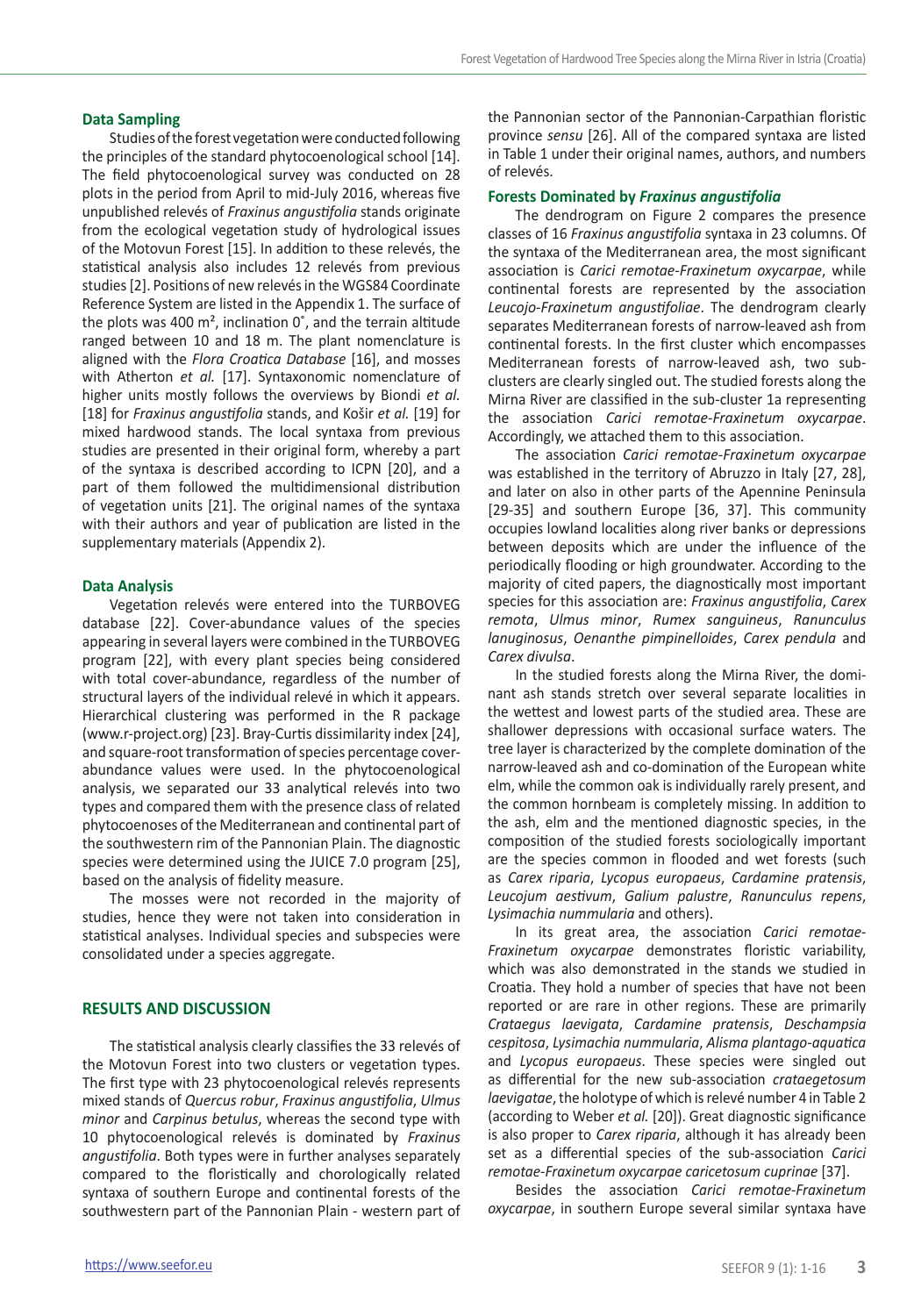

**FIGURE 2.** Dendrogram of the compared *Fraxinus angustiflolia* syntaxa.

been described with the domination of *Fraxinus angustifolia* [5, 38-43]. Douda *et al.* [10] consider the majority of them to be synonyms for the association *Lithospermo purpureocaerulei-Ulmetum minoris*, which they included into the middle Mediterranean alliance *Populion albae*. The studied forests in Istria fit only partially into such a broadly understood association and its affiliation to the alliance *Populion albae*. They lack important diagnostic species for this association and alliance such as *Bryonia dioica*, *Rubus ulmifolius*, *Iris foetidissima*, *Asparagus acutifolius*, *Celtis australis*, *Rubia peregrina*, *Smilax aspera*, *Oenanthe pimpinelloides*, *Rosa sempervirens*, *Tamus communis*, *Populus alba* and others.

In the previous studies, the community *Carici remotae*-*Fraxinetum oxycarpae* was classified into different alliances: *Alno*-*Ulmion*, *Alno-Quercion roboris*, *Alnion incanae*, *Carici remotae*-*Fraxinion oxycarpae*, *Populion albae* [5, 9, 10, 18, 29, 31, 37]. Our research shows a high coincidence with the alliance *Carici remotae*-*Fraxinion oxycarpae*, as it is defined in the syntaxonomic overview of the vegetation of Italy [9, 18]. In the cited papers, the species *Fraxinus angustifolia*  subsp. *oxycarpa*, *Ulmus minor* subsp. *minor*, *Ranunculus lanuginosus*, *Carex remota*, *Rumex sanguineus*, *Carex pendula* and *C*. *divulsa* are listed as diagnostic species for it. Without going into the internal differentiation of the species *Fraxinus angustifolia* and *Ulmus minor*, the composition of species corresponds very well to the studied stands along the Mirna River. In the latest review of the vegetation of Europe [12], the *Carici remotae*-*Fraxinion oxycarpae* is listed as a synonym for the alliance *Lauro nobilis*-*Fraxinion angustifoliae*. However, the issue of syntaxonomy will continue to be the subject of many discussions.

## **Mixed Forests Dominated by** *Quercus robur, Fraxinus angustifolia, Ulmus minor* **and** *Carpinus betulus*

Mixed hardwood forests of the studied area are presented with 23 new relevés in Table 3. They grow in drier terrains which are up to 2 m higher than the previous community. They are flooded only in some areas and very rarely, only in extremely wet years in early spring or late fall. The type of soil is pseudogley on alluvial deposits, and such conditions have also reflected on the floristic composition with fewer hygrophytes and more mesophilous species.

The first phytocoenological relevés of such stands were published by Lausi [44] from northeastern Italy along the Po River, and somewhat later by Bertović [2] from the valley of the Mirna River in the Croatian part of Istria. They described them as autonomous associations under different but invalid names, hence Marinček [45] suggested the name *Asparago tenuifolii*-*Quercetum roboris*. The majority of papers classify the studied forests into the alliance *Erythronio*-*Carpinion* [1-4, 19]. However, Brullo & Spampinato [5] and Trinajstić [6] classify them into the alliance *Alno*-*Quercion roboris*. Due to the different nomenclature and syntaxonomic characterization and their status, we surveyed them phytocoenologically in more detail and in further analyses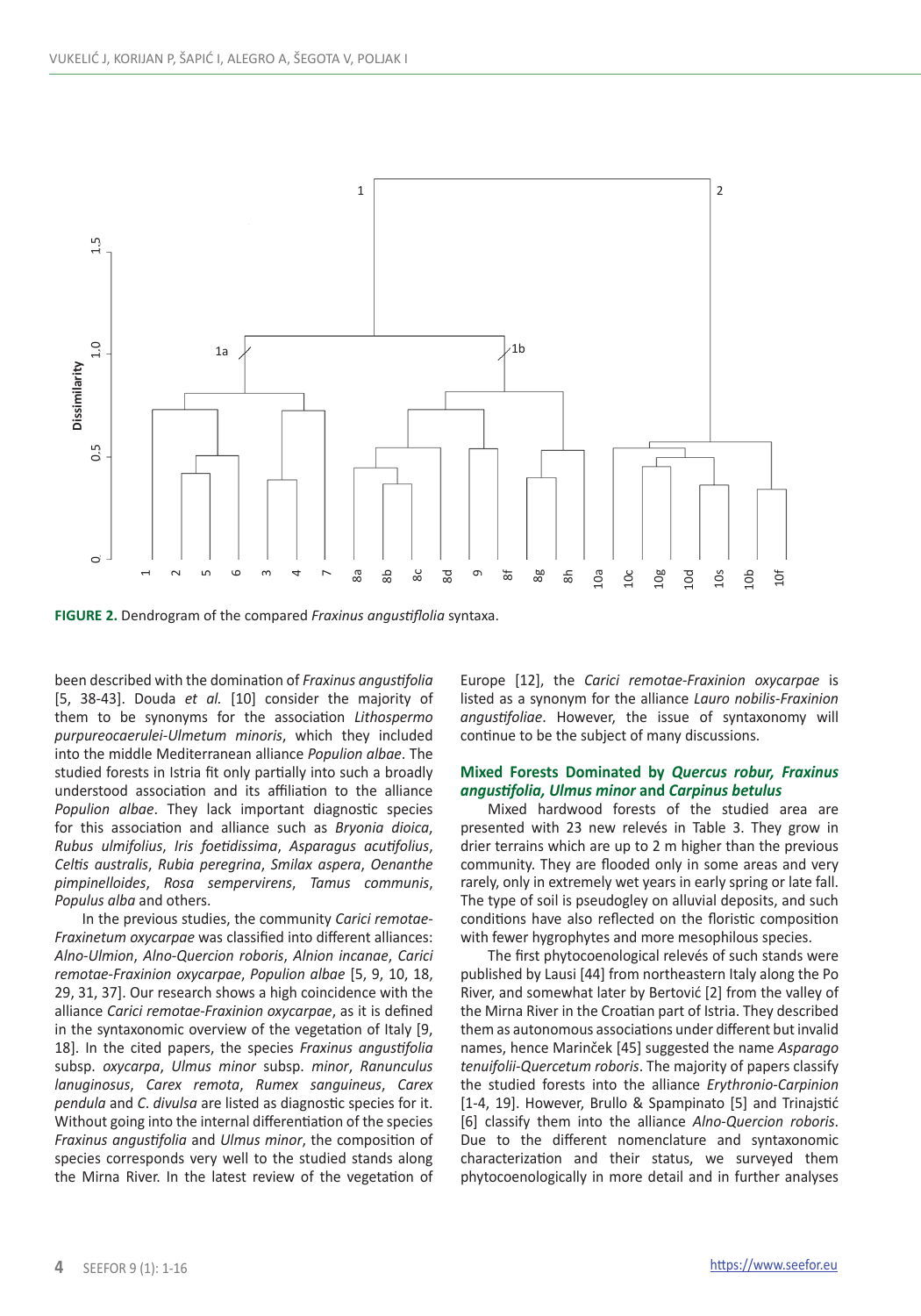compared them with 10 related syntaxa in 23 synthetic columns (Table 1, Figure 3). The compared syntaxa originate from the north-Adriatic Mediterranean area and southwestern rim of the Pannonian Plain.

The statistical analysis demonstrated the separation of the compared syntaxa into two main clusters: the first one represents drier communities with a significant presence of mesophilous species from alliances within the order *Fagetalia*, and the other one contains communities in periodically flooded and moist habitats with the main subassociation *Genisto elatae*-*Quercetum roboris caricetosum remotae* (Table 1 numbers 15 a-b, 16 a-f, and 19) within the alliance *Alnion incanae*. In the first cluster, one can distinguish between three sub-clusters: the first one represents *Carpinetum* communities of central and eastern Croatia and the studied area (1a); the second one more humid syntaxa of Slovenia classified in the alliances *Alnion incanae* and *Fraxino angustifoliae*-*Carpinion betuli*  (1b); and the third one the association *Fraxino pannonicae*-*Quercetum roboris* from northern Italy, which is classified in the alliance *Alno*-*Quercion roboris* (1c).

The studied forests in the valley of the Mirna River demonstrate affiliation with the sub-cluster 1a, where the dominant forests are oak-hornbeam forests of drier type of central and eastern Croatia. They grow along the course of the Sava River and are connected to the studied forests in Istria, primarily by the great presence of *Carpinus betulus*, *Acer campestre* and other mesophilous species. The floristic and sociological relationships between individual cluster groups were analyzed based on the fidelity of species using the JUICE 7.0 program [25]. We took a total of 216 phytocoenological relevés in the analysis from the main syntaxa representing an individual group (Table 4).

The analysis has shown that the studied forests of the Mediterranean area differ from continental forests in wetter habitats (cluster 2 – *Genisto elatae*-*Quercetum roboris caricetosum remotae* = *Fraxino pannonicae-Ulmetum glabrae sensu* Douda et al. 2016.) in the lack of a large number of species of wetland and flooded habitats (for instance, *Iris pseudacorus*, *Genista tinctoria*, *Stachys palustris*, *Caltha palustris*, *Carex strigosa*, *Mentha aquatica*, *Carex vesicaria*, *C*. *elongata*, *Lythrum salicaria*, *Euphorbia palustris*, *Myosotis palustris* etc.). In relation to the Mediterranean hardwood forests (subcluster 1c, column 4 in Table 1) in forests along the Mirna River, there are no southern European species represented in the communities of the alliance *Populion albae*. These species are *Iris foetidissima*, *Rubus ulmifolius*, *Quercus ilex*, *Holcus lanatus*, *Populus alba*, *Cyclamen repandum*, *Hypericum androsaemum*, *Moehringia trinervia*, *Luzula forstery*, and with a smaller presence in the Mediterranean forests there are also *Aristolochia pallida*, *Laurus nobilis*, *Smilax aspera*, *Rosa sempervires*, *Clematis vitalba*, *Asparagus acutifolius* and other species.

The studied stands demonstrate a differential character towards all of the compared syntaxa through a higher presence of the species *Primula vulgaris*, *Vinca minor*, *Lonicera caprifolium*, *Ranunculus lanuginosus*, *Arum italicum*, *Carex pendula*, *Ligustrum vulgare*, *Corylus avellana*, *Ruscus aculeatus*, *Viburnum opulus*, *Aegopodium podagraria*, *Listera ovata*, *Cornus sanguinea*, *Symphytum tuberosum*, and also *Carpinus betulus*, *Acer campestre*  and *Ulmus minor*. The majority of these species tend to be distributed in the drier oak-hornbeam and beech forests (alliances *Carpinion betuli*, *Erythronio*-*Carpinion*, order *Fagetalia*). Hence, in the majority of studies to date, they

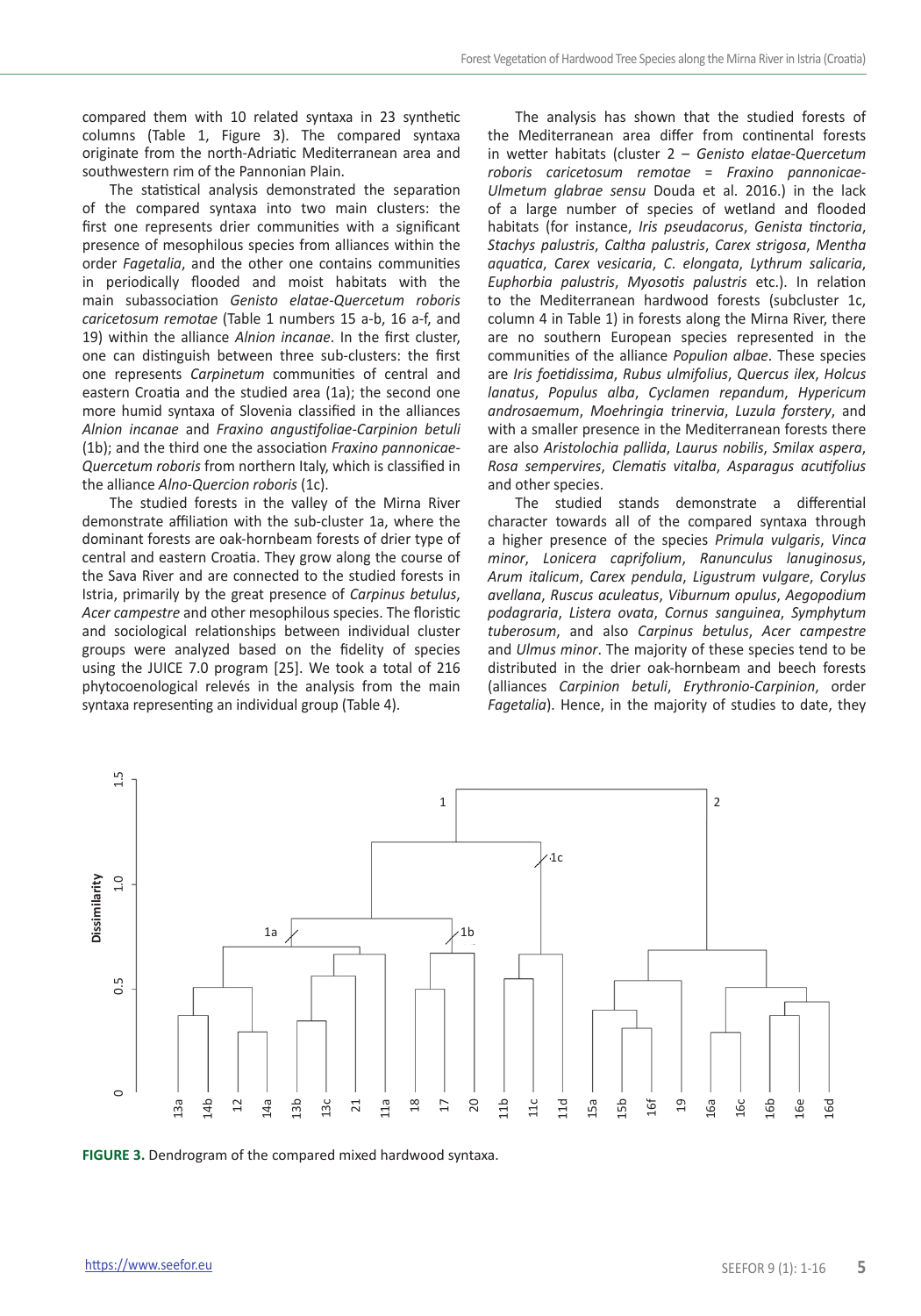| Syntaxa                                                          | Source                           | No of relevés |
|------------------------------------------------------------------|----------------------------------|---------------|
| Fraxinus angustifolia forests (Figure 2)                         |                                  |               |
| Mediterranean area                                               |                                  |               |
| 1. Corno-Fraxinetum angustifoliae                                | Mercedal & Vilar [37]            | 6             |
| 2. Viburno lantanae-Ulmetum minoris                              | Mercedal & Vilar [37]            | 39            |
| 3. Ficario ranunculoidis-Fraxinetum angustifoliae                | Mercedal & Vilar [37]            | 77            |
| 4. Aro italici-Ulmetum minoris                                   | Mercedal & Vilar [37]            | 53            |
| 5. Rusco-Fraxinetum angustifoliae                                | Gesti et al. [42]                | 34            |
| 6. Alno glutinosae-Fraxinetum angustifoliae                      | Mercedal & Vilar [37]            | 23            |
| 7. Junco-Fraxinetum oxycarpae                                    | Mercedal & Vilar [37]            | 4             |
| 8a. Carici remotae-Fraxinetum oxycarpae populetosum albae        | Pedrotti [27]                    | 5             |
| 8b. Carici remotae-Fraxinetum oxycarpae populetosum albae        | Pedrotti & Cortini Pedrotti [29] | 17            |
| 8c. Carici remotae-Fraxinetum oxycarpae populetosum albae        | Pedrotti [30]                    | 8             |
| 8d. Carici remotae-Fraxinetum oxycarpae alnetosum glutinosae     | Gellini et al. [31]              | 8             |
| 8e. Carici remotae-Fraxinetum oxycarpae iridetosum foetidissimae | Conti & Pirone [33]              | 10            |
| 8f. Carici remotae-Fraxinetum oxycarpae quercetosum roboris      | Mercedal & Vilar [37]            | 12            |
| 8g. Carici remotae-Fraxinetum oxycarpae quercetosum pubescentis  | Mercedal & Vilar [37]            | 9             |
| 8h. Carici remotae-Fraxinetum oxycarpae caricetosum cuprinae     | Mercedal & Vilar [37]            | 11            |
| 9. Carici remotae-Fraxinetum oxycarpae crataegetosum laevigatae  | this paper                       | 10            |
| Continental area                                                 |                                  |               |
| 10a. Leucojo-Fraxinetum typicum and alnetosum glutinosae         | Glavač [49]                      | 23            |
| 10b. Leucojo-Fraxinetum typicum                                  | Baričević [50]                   | 5             |
| 10c. Leucojo-Fraxinetum typicum                                  | Škvorc et al. [51]               | 14            |
| 10d. Leucojo-Fraxinetum alnetosum glutinosae                     | Rauš [46]                        | 5             |
| 10e. Leucojo-Fraxinetum alnetosum glutinosae                     | Rauš [52]                        | 5             |
| 10f. Leucojo-Fraxinetum alnetosum glutinosae                     | Baričević [50]                   | 5             |
| 10g. Leucojo-Fraxinetum alnetosum glutinosae                     | Rauš et al. [53]                 | 6             |
| Mixed hardwood forests (Figure 3)                                |                                  |               |
| Mediterranean area                                               |                                  |               |
| 11a. Fraxino-Quercetum roboris                                   | Gellini et al. [31]              | 15            |
| 11b. Fraxino-Quercetum roboris                                   | Manzi [32]                       | 5             |
| 11c. Fraxino-Quercetum roboris                                   | Brullo & Spampinato [35]         | 15            |
| 11d. Fraxino-Quercetum roboris                                   | Pedrotti [27]                    | 5             |
| Continental area                                                 |                                  |               |
| 12. Querco roboris-Carpinetum                                    | Glavač [54]                      | 33            |
| 13a. Carpino betuli-Quercetum roboris typicum                    | Cestar et al. [55]               | 24            |
| 13b. Carpino betuli-Quercetum roboris typicum                    | Rauš [47]                        | 15            |
| 13c. Carpino betuli-Quercetum roboris typicum                    | Škvorc et al. [51]               | 21            |
| 14a. Genisto-Quercetum roboris carpinetosum betuli               | Glavač [56]                      | 8             |
| 14b. Genisto-Quercetum roboris carpinetosum betuli               | Baričević [50]                   | 10            |
| 15a. Genisto-Quercetum roboris caricetosum brizoidis             | Rauš [52]                        | 10            |
| 15b. Genisto-Quercetum roboris caricetosum brizoidis             | Baričević [50]                   | 10            |
| 16a. Genisto-Quercetum roboris caricetosum remotae               | Horvat [57]                      | 15            |
| 16b. Genisto-Quercetum roboris caricetosum remotae               | Rauš [46]                        | 5             |
| 16c. Genisto-Quercetum roboris caricetosum remotae               | Rauš [47]                        | 10            |
| 16d. Genisto-Quercetum roboris caricetosum remotae               | Cestar et al. [55]               | 31            |
| 16e. Genisto-Quercetum roboris caricetosum remotae               | Glavač [58]                      | 34            |
| 16f. Genisto-Quercetum roboris caricetosum remotae               | Baričević [50]                   | 10            |
| 17. Pseudostellario europaeae-Carpinetum betuli                  | Dakskobler [59]                  | 14            |
| 18. Pseudostellario-Carpinetum betuli leucojetosum aestivi       | Dakskobler [59]                  | 9             |
| 19. Pseudostellario-Quercetum roboris leucojetosum aestivi       | Dakskobler [59]                  | 11            |
| 20. Fraxino-Ulmetum effusae quercetosum roboris                  | Košir et al. [60]                | 20            |
| 21. Asparago tenuifolii-Quercetum roboris                        | Bertović [2] + this paper        | 35            |

**TABLE 1.** List of literature sources and phytocoenological relevés in the analysis. The numbers of relevés correspond to the numbers in the dendrogram on Figure 2 and Figure 3.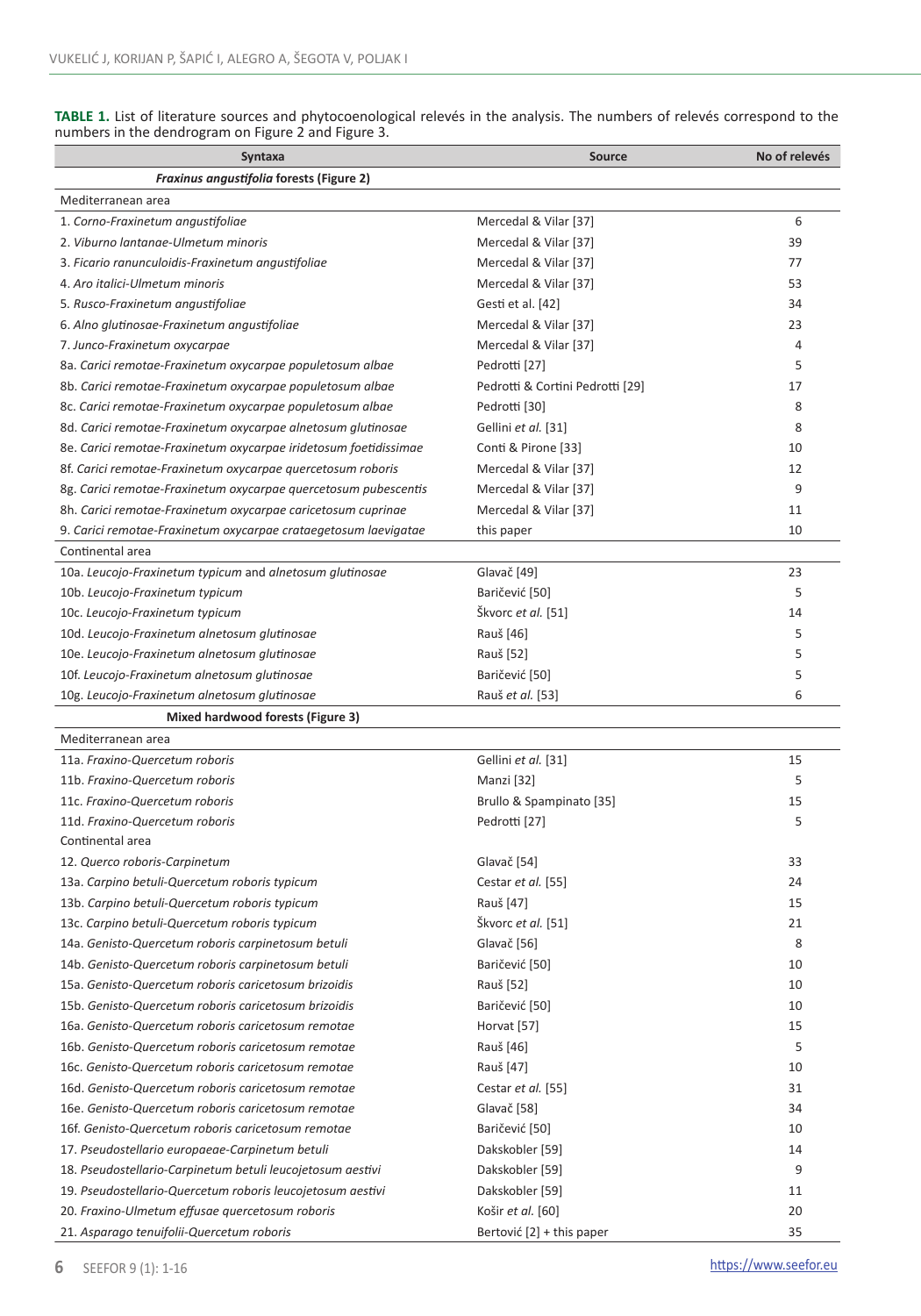## **TABLE 2.** Forests dominated by *Fraxinus angustifolia.*

| Number of releve                                   |              | $\mathbf{1}$                     | $\overline{2}$ | 3                                | 4                                | 5              | 6                                | $\overline{7}$           | 8                                | 9                                | 10                               |                |
|----------------------------------------------------|--------------|----------------------------------|----------------|----------------------------------|----------------------------------|----------------|----------------------------------|--------------------------|----------------------------------|----------------------------------|----------------------------------|----------------|
| Number in Figure 1                                 |              | 24                               | 25             | 27                               | 28                               | 26             | 29                               | 32                       | 30                               | 33                               | 31                               |                |
| Altitude in m                                      |              | 14                               | 14             | 14                               | 14                               | 14             | 10                               | 14                       | 11                               | 12                               | 12                               |                |
| Releve area (00 m <sup>2</sup> )                   |              | 4                                | 4              | $\overline{4}$                   | 4                                | 4              | 5                                | 5                        | 5                                | 5                                | 5                                | Pres.          |
| Cover in %: tree layer (a)                         |              | 80                               | 80             | 85                               | 80                               | 80             | 60                               | 80                       | 60                               | 70                               | 65                               | deg.           |
| schrub layer (b)                                   |              | 80                               | 90             | 40                               | 40                               | 70             | 50                               | 70                       | 70                               | 40                               | 80                               |                |
| herb layer (c)                                     |              | 90                               | 70             | 100                              | 95                               | 100            | 90                               | 70                       | 100                              | 80                               | 95                               |                |
| moos layer (d)                                     |              | $\mathbf{1}$                     | 15             | 5                                | $\mathbf{1}$                     | $\mathbf{1}$   | $\overline{\phantom{a}}$         | $\overline{\phantom{a}}$ | $\overline{\phantom{a}}$         | $\overline{\phantom{a}}$         | $\overline{\phantom{a}}$         |                |
| Diagnostic species of the association and alliance |              |                                  |                |                                  |                                  |                |                                  |                          |                                  |                                  |                                  |                |
| Fraxinus angustifolia*                             | a            | 5                                | 5              | 5                                | 5                                | 5              | 3                                | 3                        | 3                                | $\overline{4}$                   | 3                                | 5              |
| Fraxinus angustifolia                              | $\mathsf b$  | $\begin{array}{c} + \end{array}$ | $\mathbf 1$    | $1\,$                            | $\mathbf{1}$                     | $1\,$          | $\overline{2}$                   | $\ddot{}$                | $\overline{2}$                   | $\overline{2}$                   | 3                                | 5              |
| Carex remota*                                      | C            | $\mathbf{1}$                     | 3              | 3                                | $\mathbf{1}$                     | $\overline{2}$ | 3                                | $\ddot{}$                | $\overline{2}$                   | 2                                | 2                                | 5              |
| Rumex sanguineus*                                  |              | $\ddot{}$                        | $\mathbf{1}$   | $\ddot{}$                        | $\ddot{}$                        | $\ddot{}$      | $\overline{2}$                   |                          | $\overline{2}$                   | $\ddot{}$                        | $\overline{2}$                   | 5              |
| Fraxinus angustifolia                              |              | $\ddot{}$                        | $\ddot{}$      |                                  | $\ddot{}$                        |                | $\ddot{}$                        | $\ddot{}$                | $\overline{2}$                   | $\ddot{}$                        | $\ddot{}$                        | 4              |
| Ranunculus lanuginosus*                            |              | $\overline{2}$                   | $\ddot{}$      | $\begin{array}{c} + \end{array}$ |                                  |                | $\begin{array}{c} + \end{array}$ |                          |                                  | $\qquad \qquad +$                | $\begin{array}{c} + \end{array}$ | 3              |
| Differential species of the subassociation         |              |                                  |                |                                  |                                  |                |                                  |                          |                                  |                                  |                                  |                |
| Crataegus laevigata                                | b            | $\overline{2}$                   | 4              | $\mathbf{1}$                     | $\mathbf{1}$                     | $\overline{2}$ | $\overline{2}$                   | $\qquad \qquad +$        | $\overline{2}$                   | $\ddot{}$                        | $\overline{2}$                   | 5              |
| Lysimachia nummularia                              | C            | $\ddot{}$                        | $\mathbf{1}$   | $\overline{2}$                   | $\overline{2}$                   | $\ddot{}$      | $\ddot{}$                        | $\ddot{}$                | 2                                | 2                                | 2                                | 5              |
| Carex riparia                                      |              | $\mathbf{1}$                     | $\overline{2}$ | 3                                | 3                                | 3              | 3                                | 3                        |                                  | 2                                | $\ddot{}$                        | 5              |
| Lycopus europaeus                                  |              | $(+)$                            | $\ddot{}$      | $\ddot{}$                        | $\ddot{}$                        | $\ddot{}$      | 2                                | $\overline{2}$           | $\ddot{}$                        | $\ddot{}$                        |                                  | 5              |
| Cardamine pratensis                                |              | $\ddot{}$                        | $\overline{2}$ | $\ddot{}$                        | $\ddot{}$                        | $\ddot{}$      |                                  |                          | $\ddot{}$                        |                                  | $\ddot{}$                        | $\overline{4}$ |
| Deschampsia caespitosa                             |              | $\ddot{}$                        | $\ddot{}$      | $\ddot{}$                        | $\ddot{}$                        | $\ddot{}$      |                                  |                          |                                  |                                  |                                  | 3              |
| Alisma plantago-aquatica                           |              |                                  |                | $\ddot{}$                        | $\begin{array}{c} + \end{array}$ |                | $\ddot{}$                        |                          | $\begin{array}{c} + \end{array}$ | $^{(+)}$                         |                                  | 3              |
| Populetalia albae*                                 |              |                                  |                |                                  |                                  |                |                                  |                          |                                  |                                  |                                  |                |
| Ulmus minor                                        | a            | $\overline{2}$                   | $\ddot{}$      | $\ddot{}$                        | $\ddot{}$                        | $1\,$          |                                  |                          | $\qquad \qquad +$                |                                  |                                  | 3              |
| Populus nigra                                      |              |                                  |                |                                  |                                  |                | 2                                |                          | 2                                |                                  |                                  | 1              |
| Salix alba                                         |              |                                  |                |                                  |                                  |                |                                  | $\overline{2}$           |                                  |                                  |                                  | 1              |
| Ulmus minor                                        | b            | 3                                | $\mathbf{1}$   | $\ddot{}$                        | $\ddot{}$                        | 2              | 3                                | 3                        | 2                                |                                  | 3                                | 5              |
| Salix alba                                         |              |                                  |                |                                  |                                  |                |                                  |                          |                                  | $\ddot{}$                        |                                  | $\mathbf{1}$   |
| Carex pendula                                      | c            | $\overline{2}$                   | $\mathbf 1$    | $\mathbf{1}$                     | $\overline{2}$                   | $\overline{2}$ | $\overline{2}$                   |                          | $\overline{2}$                   | $\ddot{}$                        | 2                                | 5              |
| Ulmus minor                                        |              | $+$                              | $\ddot{}$      |                                  |                                  |                | $\ddot{}$                        | $\overline{2}$           | $\overline{2}$                   |                                  | $\ddot{}$                        | 3              |
| Salix alba                                         |              |                                  |                |                                  |                                  |                |                                  |                          |                                  | $\ddot{}$                        |                                  | $\mathbf{1}$   |
| Alnetea glutinosae                                 |              |                                  |                |                                  |                                  |                |                                  |                          |                                  |                                  |                                  |                |
| Salix cinerea                                      | b            |                                  |                |                                  |                                  |                |                                  | $\qquad \qquad +$        |                                  |                                  |                                  | $\mathbf{1}$   |
| Valeriana dioica                                   | $\mathsf{C}$ |                                  | $\ddot{}$      | $\mathbf 1$                      | $\ddot{}$                        |                |                                  |                          |                                  |                                  |                                  | $\overline{2}$ |
| Solanum dulcamara                                  |              |                                  |                |                                  |                                  |                |                                  | $\qquad \qquad +$        |                                  | $\begin{array}{c} + \end{array}$ |                                  | $\mathbf{1}$   |
| Fagetalia                                          |              |                                  |                |                                  |                                  |                |                                  |                          |                                  |                                  |                                  |                |
| Acer campestre                                     | a            |                                  |                |                                  |                                  | $\ddot{}$      |                                  |                          |                                  |                                  |                                  | $\mathbf 1$    |
| Acer campestre                                     | b            |                                  |                |                                  |                                  |                |                                  |                          |                                  |                                  | 2                                | $\overline{4}$ |
| Lonicera caprifolium                               |              | $\ddot{}$                        |                |                                  |                                  | $\ddot{}$      |                                  |                          |                                  |                                  |                                  | $\overline{2}$ |
| Malus sylvestris                                   |              |                                  |                |                                  |                                  |                |                                  |                          | $\ddot{}$                        |                                  |                                  | $\mathbf 1$    |
| Ranunculus ficaria                                 | $\mathsf{C}$ | $\overline{2}$                   | $\mathbf{1}$   | $\ddot{}$                        |                                  | $\mathbf{1}$   |                                  |                          | $\ddot{}$                        |                                  |                                  | 3              |
| Circaea lutetiana                                  |              |                                  | $\ddot{}$      |                                  |                                  | $\ddot{}$      |                                  |                          | $^{(+)}$                         |                                  |                                  | $\overline{2}$ |
| Viola reichenbachiana                              |              | $\begin{array}{c} + \end{array}$ |                | $\begin{array}{c} + \end{array}$ |                                  |                |                                  |                          |                                  |                                  | $\ddot{}$                        | $\overline{2}$ |
| Acer campestre                                     |              |                                  |                |                                  |                                  |                |                                  | $\ddot{}$                |                                  | $\ddot{}$                        | $\ddot{}$                        | $\overline{2}$ |
| Carex sylvatica                                    |              |                                  |                |                                  |                                  |                |                                  |                          |                                  | $\ddot{}$                        |                                  | $\mathbf 1$    |
|                                                    |              |                                  |                |                                  |                                  |                |                                  |                          |                                  |                                  |                                  |                |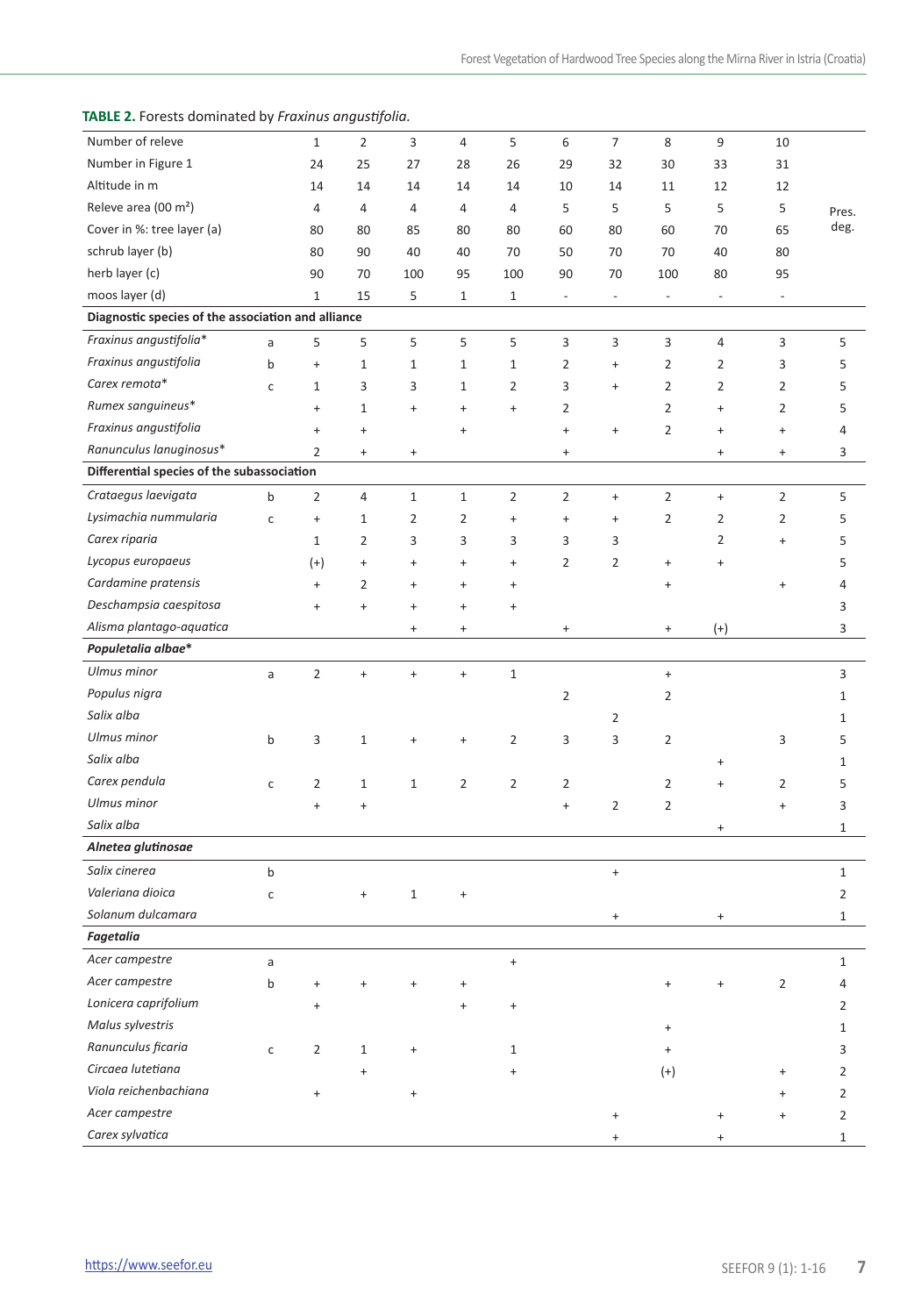# **TABLE 2.** (continued) - Forests dominated by *Fraxinus angustifolia.*

| Querco-Fagetea                              |              |                                              |                |                   |                                  |                                  |                   |                   |                                  |           |                                  |                |
|---------------------------------------------|--------------|----------------------------------------------|----------------|-------------------|----------------------------------|----------------------------------|-------------------|-------------------|----------------------------------|-----------|----------------------------------|----------------|
| Quercus robur                               | a            |                                              |                |                   |                                  | $\ddot{}$                        |                   |                   |                                  |           |                                  | $1\,$          |
| Ruscus aculeatus                            | b            |                                              |                |                   |                                  |                                  |                   |                   | $(+)$                            | $(+)$     | $(+)$                            | 2              |
| Quercus robur                               |              |                                              |                |                   |                                  |                                  |                   | $\qquad \qquad +$ |                                  |           | $(+)$                            | 1              |
| Hedera helix                                | С            | $\overline{2}$                               | $\ddot{}$      |                   | $\ddot{}$                        | $1\,$                            |                   |                   | $\ddot{}$                        |           | $\overline{2}$                   | 4              |
| Quercus robur                               |              |                                              |                |                   |                                  |                                  |                   | $^{(+)}$          |                                  |           | $^{(+)}$                         | 1              |
| Rhamno-Prunetea                             |              |                                              |                |                   |                                  |                                  |                   |                   |                                  |           |                                  |                |
| Cornus sanguinea                            | b            | $1\,$                                        | $\ddot{}$      | $\ddot{}$         | $\pmb{+}$                        | $\ddot{}$                        | $\ddot{}$         | $\overline{2}$    | $\overline{2}$                   | $\ddot{}$ | $\overline{2}$                   | 5              |
| Prunus spinosa                              |              | $\mathbf{1}$                                 |                | $\mathbf{1}$      | 2                                | $\mathbf{1}$                     |                   | $\overline{2}$    | $\ddot{}$                        | $\ddot{}$ | $\ddot{}$                        | 4              |
| Crataegus monogyna                          |              | $\mathbf{1}$                                 | $\ddot{}$      |                   | $\ddot{}$                        | $\ddot{}$                        | $\ddot{}$         |                   | $\ddot{}$                        |           | $\ddot{}$                        | 4              |
| Ligustrum vulgare                           |              | $\ddot{}$                                    | $\ddot{}$      |                   |                                  | $\ddot{}$                        |                   |                   | $\ddot{}$                        |           | 2                                | 3              |
| Euonymus europaea                           |              | $\ddot{}$                                    | $\ddot{}$      |                   |                                  |                                  |                   |                   | $\ddot{}$                        | $(+)$     | $^{(+)}$                         | 3              |
| Rhamnus catharticus                         |              |                                              |                |                   |                                  |                                  |                   | $\ddot{}$         |                                  | $\ddot{}$ |                                  | $\mathbf{1}$   |
| Clematis vitalba                            |              |                                              |                |                   |                                  |                                  |                   |                   | $(+)$                            |           | $(+)$                            | $\mathbf{1}$   |
| Viburnum opulus                             |              |                                              |                |                   |                                  |                                  |                   | $\ddot{}$         |                                  |           |                                  | $\mathbf{1}$   |
| Molinio-Arrhenatheretea                     |              |                                              |                |                   |                                  |                                  |                   |                   |                                  |           |                                  |                |
| Leucojum aestivum                           | $\mathsf{C}$ |                                              | $\ddot{}$      | $\ddot{}$         | $\begin{array}{c} + \end{array}$ | $\ddot{}$                        |                   |                   |                                  |           |                                  | $\overline{2}$ |
| Poa trivialis                               |              |                                              |                |                   |                                  |                                  |                   | $\ddot{}$         | $\overline{2}$                   |           | $\ddot{}$                        | $\overline{2}$ |
| Ajuga reptans                               |              |                                              |                | $\ddot{}$         | $\ddot{}$                        |                                  |                   |                   |                                  | $\ddot{}$ |                                  |                |
| Lythrum salicaria                           |              |                                              |                |                   |                                  |                                  |                   |                   |                                  |           |                                  | $\overline{2}$ |
| Juncus effusus                              |              |                                              |                | $\ddot{}$         |                                  |                                  |                   | $\ddot{}$         | $\begin{array}{c} + \end{array}$ |           |                                  | $\overline{2}$ |
| Phragmiti-Caricetea elatae                  |              |                                              |                |                   |                                  |                                  |                   |                   | $(+)$                            | $\ddot{}$ |                                  | $\mathbf{1}$   |
|                                             |              |                                              |                |                   |                                  |                                  |                   |                   |                                  |           |                                  |                |
| Galium palustre                             | $\mathsf{C}$ | $\ddot{}$                                    | $\overline{2}$ | $\mathbf 1$       | $\mathbf 1$                      |                                  | $\ddot{}$         |                   | $\overline{2}$                   | $\ddot{}$ | $\ddot{}$                        | $\sqrt{4}$     |
| Mentha aquatica                             |              |                                              |                | $\mathbf 1$       | $1\,$                            |                                  |                   | $\ddot{}$         | $\ddot{}$                        |           |                                  | 2              |
| Iris pseudacorus                            |              |                                              |                |                   | $1\,$                            | $\begin{array}{c} + \end{array}$ | $^{(+)}$          |                   |                                  | $\ddot{}$ |                                  | 2              |
| Lysimachia vulgaris                         |              |                                              |                | $\ddot{}$         |                                  | $\pmb{+}$                        |                   |                   |                                  |           |                                  | $\mathbf{1}$   |
| Galio-Urticetea                             |              |                                              |                |                   |                                  |                                  |                   |                   |                                  |           |                                  |                |
| Geum urbanum                                | c            | $1\,$                                        |                |                   |                                  | $\boldsymbol{+}$                 |                   |                   |                                  |           |                                  | $\mathbf{1}$   |
| Agrostietea                                 |              |                                              |                |                   |                                  |                                  |                   |                   |                                  |           |                                  |                |
| Ranunculus repens                           | $\mathsf{C}$ |                                              | $\mathbf 1$    | $\mathbf 1$       | $\ddot{}$                        | $\ddot{}$                        | 3                 | $\ddot{}$         | $\overline{2}$                   | $\pmb{+}$ | $\ddot{}$                        | 5              |
| Agrostis stolonifera                        |              |                                              |                | $\ddot{}$         | $\begin{array}{c} + \end{array}$ |                                  |                   |                   |                                  |           |                                  | $\mathbf{1}$   |
| Other spp.                                  |              |                                              |                |                   |                                  |                                  |                   |                   |                                  |           |                                  |                |
| Rubus caesius                               | b            | $\overline{2}$                               | $\overline{2}$ | $\overline{2}$    | $\overline{2}$                   | 3                                | $\overline{2}$    | $\overline{2}$    | $\ddot{}$                        | $\ddot{}$ | $\qquad \qquad +$                | 5              |
| Prunus cerasifera                           |              |                                              |                |                   |                                  |                                  |                   | $\ddot{}$         |                                  | $\ddot{}$ | $\ddot{}$                        | $\overline{2}$ |
| Rosa arvensis                               |              |                                              |                |                   | $\ddot{}$                        |                                  |                   |                   |                                  |           |                                  | 1              |
| Sorbus torminalis                           |              |                                              |                |                   |                                  |                                  |                   |                   |                                  |           |                                  | 1              |
| Carex otrubae                               | $\mathsf{C}$ |                                              |                | $\mathbf{1}$      |                                  |                                  | $(+)$             |                   |                                  |           | $\ddot{}$                        | 2              |
| Potentilla erecta                           |              |                                              |                | $\ddot{}$         | $\ddot{}$                        |                                  |                   |                   |                                  |           |                                  | 1              |
| Taraxacum officinale                        |              |                                              |                |                   |                                  | $\ddot{}$                        |                   |                   |                                  |           |                                  | 1              |
| Galium aparine                              |              |                                              |                |                   |                                  |                                  |                   | 2                 |                                  |           |                                  | 1              |
| <b>Bryophyta</b><br>Brachythecium rutabulum | d            |                                              |                | $\qquad \qquad +$ | $\ddot{}$                        | $\begin{array}{c} + \end{array}$ |                   | $\ddot{}$         | $\ddot{}$                        | $\ddot{}$ | $\ddot{}$                        | 4              |
| Anomodon viticulosus                        |              | $\bf{+}$<br>$\begin{array}{c} + \end{array}$ | $\ddot{}$      | $\ddot{}$         |                                  |                                  | $\qquad \qquad +$ |                   | $\begin{array}{c} + \end{array}$ | $\ddot{}$ | $\begin{array}{c} + \end{array}$ | 3              |
| Neckera complanata                          |              |                                              | $\ddot{}$      |                   |                                  | $\ddot{}$                        |                   |                   | $+$                              | $\ddot{}$ | $\ddot{}$                        | 3              |
| Eurhynchium hians                           |              | $\ddot{}$                                    | $\overline{2}$ |                   | $\ddot{}$                        |                                  |                   |                   |                                  |           |                                  | 2              |
| Calliergonella cuspidata                    |              |                                              |                | $\mathbf{1}$      |                                  |                                  |                   |                   |                                  | $\ddot{}$ |                                  | 2              |
| Hypnum cupressiforme                        |              |                                              |                |                   |                                  |                                  |                   | $\ddot{}$         |                                  |           | $\ddot{}$                        | $\overline{2}$ |
| Campylium stellatum                         |              |                                              | $\ddot{}$      |                   |                                  |                                  | $\ddot{}$         |                   |                                  |           |                                  | $\mathbf 1$    |
| Fissidens taxifolius                        |              |                                              |                |                   |                                  |                                  | $\ddot{}$         |                   |                                  | $\ddot{}$ |                                  | $\mathbf 1$    |
| Homalothecium sericeum                      |              |                                              |                | $\ddot{}$         |                                  |                                  |                   |                   | $\ddot{}$                        |           |                                  | $\mathbf{1}$   |
| Brachythecium salebrosum                    |              |                                              |                |                   |                                  |                                  |                   |                   |                                  |           |                                  | 1              |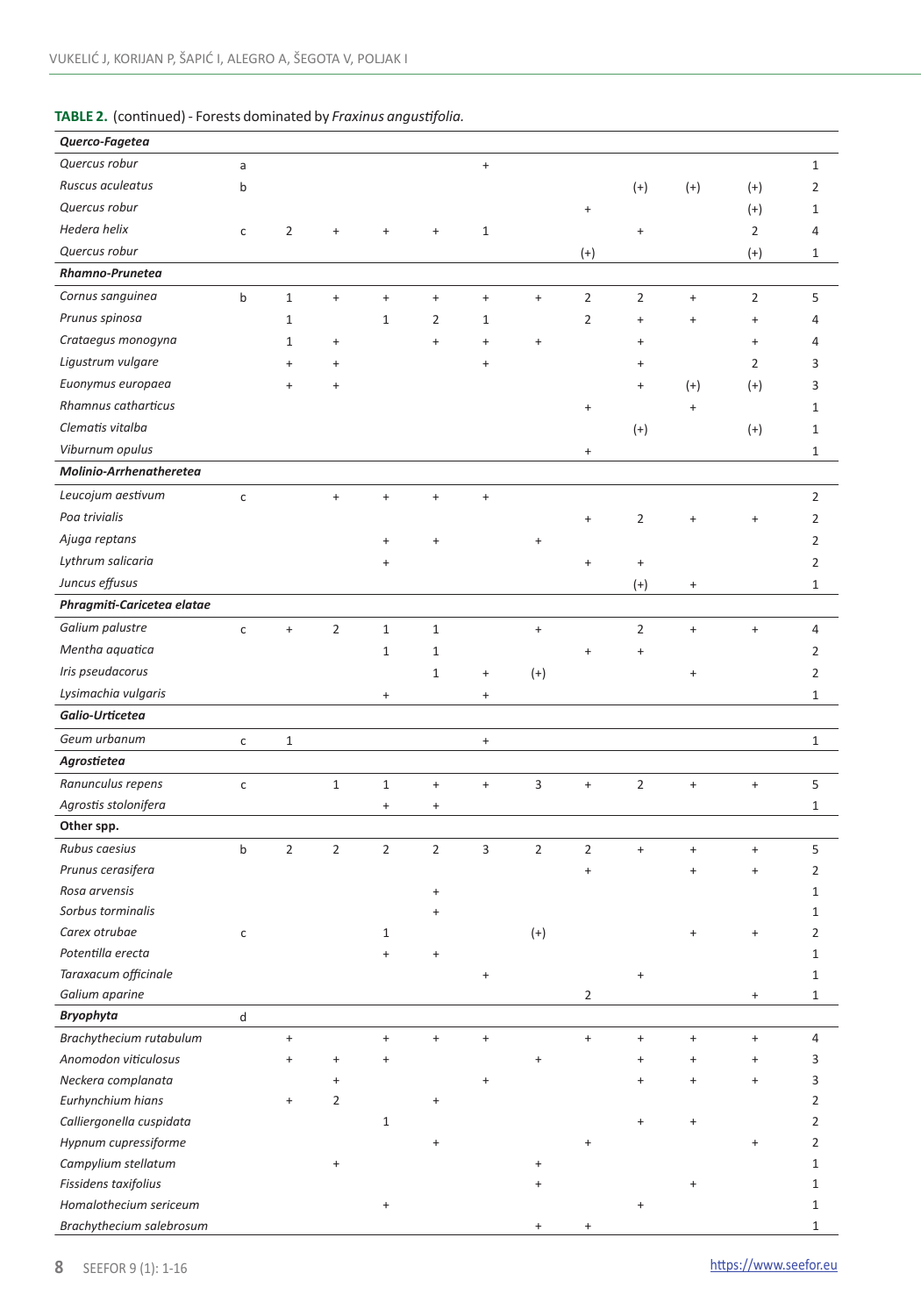|  | TABLE 3. Mixed forests dominated by Quercus robur, Fraxinus angustifolia, Ulmus minor and Carpinus betulus. |
|--|-------------------------------------------------------------------------------------------------------------|
|--|-------------------------------------------------------------------------------------------------------------|

| Number of relevé                       |              | 1                        | 2                    | 3            | 4            | 5              | 6              | 7              | 8                        | 9              | 10             | 11                       | 12             | 13             | 14                       | 15             | 16             | 17             | 18             | 19        | 20             | 21        | 22             | 23                               |                |
|----------------------------------------|--------------|--------------------------|----------------------|--------------|--------------|----------------|----------------|----------------|--------------------------|----------------|----------------|--------------------------|----------------|----------------|--------------------------|----------------|----------------|----------------|----------------|-----------|----------------|-----------|----------------|----------------------------------|----------------|
| Number in Figure 1                     |              | 1                        | 3                    | 5            | 9            | 4              | 6              | 11             | $\overline{7}$           | 8              | 12             | 10                       | $\overline{2}$ | 13             | 15                       | 17             | 14             | 16             | 22             | 19        | 21             | 18        | 20             | 23                               |                |
| Altitude in m                          |              | 14                       | 15                   | 15           | 15           | 15             | 16             | 15             | 14                       | 14             | 13             | 14                       | 14             | 16             | 16                       | 16             | 16             | 16             | 17             | 14        | 14             | 16        | 14             | 18                               |                |
| Releve area (00m <sup>2</sup> )        |              | 4                        | $\overline{4}$       | 4            | 4            | $\overline{4}$ | 4              | 4              | $\overline{4}$           | $\overline{4}$ | $\overline{4}$ | 4                        | 4              | $\overline{4}$ | 4                        | $\overline{4}$ | 4              | 4              | 6              | 4         | 6              | 4         | $\overline{4}$ | 5                                | Pres.          |
| Cover in %: - tree layer (a)           |              | 100                      | 80                   | 85           | 90           | 85             | 90             | 70             | 95                       | 95             | 90             | 80                       | 100            | 90             | 100                      | 80             | 90             | 100            | 95             | 90        | 80             | 100       | 85             | 75                               | deg.           |
| - schrub layer (b)                     |              | 70                       | 70                   | 80           | 70           | 30             | 50             | 60             | 60                       | 35             | 80             | 60                       | 60             | 70             | 70                       | 30             | 40             | 70             | 40             | 70        | 70             | 50        | 80             | 50                               |                |
| - herb layer (c)                       |              | 50                       | 70                   | 60           | 70           | 80             | 60             | 80             | 80                       | 90             | 70             | 60                       | 70             | 90             | 95                       | 90             | 100            | 90             | 95             | 85        | 80             | 80        | 90             | 90                               |                |
| - moos layer (d)                       |              | $\mathbf{1}$             | $\mathbf{1}$         | $1\,$        | $\mathbf{1}$ | $1\,$          | 1              | 1              | $\mathbf{1}$             | $\mathbf{1}$   | $\mathbf{1}$   | $\mathbf{1}$             | 1              | $\mathbf{1}$   | $\mathbf{1}$             | $\mathbf{1}$   | 1              | $\mathbf{1}$   | $\mathbf{1}$   | 1         | $\mathbf{1}$   | 1         | 1              | $\mathbf{1}$                     |                |
| Diagnostic species of the association  |              |                          |                      |              |              |                |                |                |                          |                |                |                          |                |                |                          |                |                |                |                |           |                |           |                |                                  |                |
| Ruscus aculeatus                       | b            | $\mathbf{1}$             | $1\,$                | $\ddot{}$    | $\ddot{}$    | $1\,$          | $\ddot{}$      | $1\,$          | $1\,$                    | 1              | $\ddot{}$      | $\ddot{}$                | $\overline{2}$ | 4              | 3                        | $\overline{2}$ | 3              | 3              | $\mathbf{1}$   | 4         | $\overline{4}$ | 3         | 4              | $\mathbf{1}$                     | 5              |
| Lonicera caprifolium                   |              |                          |                      |              |              | $\ddot{}$      | $\ddot{}$      | $\ddot{}$      | $\mathbf{1}$             | $\ddot{}$      | $\ddot{}$      |                          | $\ddot{}$      |                |                          | Ĭ.             |                |                | $\ddot{}$      | $\ddot{}$ | $\ddot{}$      | ÷         | $\ddot{}$      | $\ddot{}$                        | 3              |
| Carex pendula                          | $\mathsf{C}$ | $\ddot{}$                | 1                    | 1            | $\ddot{}$    | $\ddot{}$      | 3              | 1              | $\mathbf{1}$             | 3              | $\mathbf{1}$   | $\ddot{}$                | 2              | 1              | $\ddot{}$                | 1              | $\ddot{}$      |                | $\mathbf{1}$   | 1         | $\overline{2}$ | 1         | 2              | $\ddot{}$                        | 5              |
| Primula vulgaris                       |              | $\ddot{}$                | $\overline{1}$       | 1            | $\ddot{}$    | 1              | $\ddot{}$      | $\mathbf{1}$   | $\mathbf{1}$             | $\mathbf{1}$   | $\ddot{}$      | $\ddot{}$                | $\mathbf{1}$   | $\mathbf{1}$   | 1                        | 1              | 1              | 1              | $\overline{2}$ | 1         | $\overline{2}$ | $\ddot{}$ | 2              | $\mathbf{1}$                     | 5              |
| Lonicera caprifolium                   |              | $\ddot{}$                |                      | $\ddot{}$    |              | $\overline{a}$ | 1              | $\mathbf{1}$   | $\mathbf{1}$             | $1\,$          | L              |                          | L.             | $\ddot{}$      |                          | $1\,$          | $\ddot{}$      | L,             | $\mathbf{1}$   | $\ddot{}$ | $\ddot{}$      | 1         | $\mathbf{1}$   | $\mathbf{1}$                     | 4              |
|                                        |              |                          |                      |              |              |                |                |                |                          |                |                |                          |                |                |                          |                |                |                |                |           |                |           |                |                                  |                |
| Differential species of the subtypes   |              |                          |                      |              |              |                |                |                |                          |                |                |                          |                |                |                          |                |                |                |                |           |                |           |                |                                  |                |
| Prunus spinosa                         | b            |                          |                      | 1            | $\ddot{}$    | $\ddot{}$      | $\ddot{}$      | $1\,$          | $\overline{2}$           | $\ddot{}$      | $\mathbf{1}$   | 1                        |                |                | $\ddot{}$                |                |                |                |                |           |                |           |                |                                  | 3              |
| Carex remota                           | C            | $\ddot{}$                | 1                    | $\ddot{}$    | 2            | $\mathbf{1}$   |                | $\overline{2}$ | $\ddot{}$                | $\ddot{}$      | $\mathbf{1}$   | 2                        | $\ddot{}$      |                |                          |                |                |                |                |           |                |           |                |                                  | 3              |
| Lysimachia nummularia                  |              |                          | $\ddot{\phantom{1}}$ | L,           | $\mathbf{1}$ | $\ddot{}$      | $\ddot{}$      | $\mathbf{1}$   |                          |                | $\mathbf{1}$   | $\mathbf{1}$             |                |                |                          |                |                |                |                |           |                |           |                |                                  | 2              |
| Deschampsia caespitosa                 |              |                          | $\overline{1}$       | $\ddot{}$    | 1            | $\ddot{}$      | $\ddot{}$      | $\ddot{}$      |                          | $\ddot{}$      | $\overline{1}$ | 1                        | $\overline{1}$ |                |                          |                |                |                |                |           |                |           |                |                                  | 3              |
| Vinca minor                            |              |                          |                      |              |              |                |                |                |                          | $\overline{1}$ |                |                          | $\mathbf{1}$   | 3              | 4                        | $\overline{2}$ | 3              | 3              | 4              | 1         | 1              | 1         | 3              | 3                                | 3              |
| Listera ovata                          |              |                          |                      |              |              |                |                |                |                          |                |                |                          |                | $\ddot{}$      | 1                        | $\ddot{}$      | $\ddot{}$      | $\ddot{}$      | $\ddot{}$      |           | $\ddot{}$      |           | $\ddot{}$      | $\ddot{}$                        | 2              |
| Symphytum tuberosum                    |              |                          |                      |              |              |                |                |                |                          |                |                |                          |                | $\ddot{}$      | $\mathbf{1}$             |                | 1              | $\mathbf{1}$   | $\overline{2}$ | $\ddot{}$ |                |           |                | $\ddot{}$                        | 2              |
| Lamium galeobdolon                     |              |                          |                      |              |              |                |                |                |                          |                |                |                          |                | 2              | 3                        | J.             | $\overline{2}$ | 3              | Ĭ.             | 1         |                |           | 1              | J.                               | $\overline{2}$ |
| Euphorbia amygdaloides                 |              |                          |                      |              |              |                |                |                |                          |                |                |                          |                |                |                          | $\overline{1}$ | $\ddot{}$      |                | $\ddot{}$      |           | $\ddot{}$      | J.        | 1              | $\ddot{\phantom{1}}$             | 2              |
| Polygonatum multiflorum                |              |                          |                      |              |              |                |                |                |                          |                |                |                          |                |                |                          |                |                | 2              | $\overline{1}$ | 2         | $\overline{2}$ |           | $\overline{2}$ | L,                               | 2              |
| Pulmonaria officinalis                 |              |                          |                      |              |              |                | $\ddot{}$      |                |                          |                |                |                          | $\overline{1}$ |                |                          |                |                | ÷,             | $\ddot{}$      | L.        | Ĭ.             | $\ddot{}$ | J.             | $\mathbf{1}$                     | 2              |
| Carpinion betuli, Erythronio Carpinion |              |                          |                      |              |              |                |                |                |                          |                |                |                          |                |                |                          |                |                |                |                |           |                |           |                |                                  |                |
| Carpinus betulus                       | a            | $\mathbf{1}$             |                      |              |              | $1\,$          | 1              | $\mathbf{1}$   | $\ddot{}$                | $\ddot{}$      |                | 1                        | 1              | 2              | 3                        | $\ddot{}$      | 3              | 1              | $\overline{2}$ | 1         | $\mathbf{1}$   | 3         | $\overline{2}$ | 3                                | 5              |
| Acer campestre                         |              | 3                        | 2                    | 1            | $\ddot{}$    | $\overline{2}$ | $\overline{2}$ | 1              |                          | $\mathbf{1}$   |                | $\ddot{}$                | 3              | 3              | $\overline{2}$           | $\overline{2}$ | $\overline{2}$ | $\overline{2}$ | $\ddot{}$      | 1         | 3              | 2         | $\mathbf{1}$   | $\overline{2}$                   | 5              |
| Carpinus betulus                       | b            | $\ddot{}$                |                      |              |              |                | $\ddot{}$      |                |                          |                |                |                          | $\mathbf{1}$   | Ĭ.             |                          | $\overline{1}$ |                |                | $\ddot{}$      | $\ddot{}$ | $\mathbf{1}$   | $\ddot{}$ | $\ddot{}$      | $\ddot{}$                        | 3              |
| Acer campestre                         |              | $\ddot{}$                | $\ddot{}$            | $\ddot{}$    | 1            | 1              | $\overline{1}$ |                |                          |                |                |                          | $\ddot{}$      | ÷.             | $\ddot{}$                | ł              | $\ddot{}$      | 4              | $\overline{1}$ | 1         | $\ddot{}$      | $\ddot{}$ | $\ddot{}$      | $\ddot{}$                        | 5              |
| Tilia cordata                          |              |                          |                      |              |              |                |                |                |                          |                |                |                          |                |                |                          |                |                |                |                |           |                |           |                | L.                               | 1              |
| Carpinus betulus                       | С            |                          |                      |              |              |                |                |                |                          |                |                |                          |                |                |                          |                |                |                |                |           |                |           |                |                                  | 1              |
| Acer campestre                         |              |                          |                      |              |              |                |                |                |                          |                |                |                          |                |                |                          |                |                |                |                |           |                |           |                |                                  | 1              |
| Helleborus odorus                      |              |                          |                      |              |              |                |                |                |                          |                |                |                          |                |                |                          |                |                |                |                |           |                |           |                | $\ddot{}$                        | 1              |
| Knautia drymeia                        |              | $\overline{\phantom{a}}$ |                      |              |              |                |                |                | $\overline{\phantom{a}}$ |                |                | $\overline{\phantom{a}}$ |                | ÷              | $\overline{\phantom{a}}$ | $\overline{a}$ |                |                |                | $\ddot{}$ |                |           | $\ddagger$     | ÷                                | 1              |
| Fagetalia                              |              |                          |                      |              |              |                |                |                |                          |                |                |                          |                |                |                          |                |                |                |                |           |                |           |                |                                  |                |
| Sambucus nigra                         | b            |                          |                      |              |              |                |                |                |                          |                |                |                          |                |                |                          |                |                |                |                |           |                |           |                |                                  | 1              |
| Carex sylvatica                        | C            | $\ddot{}$                | $\overline{1}$       | $\ddot{}$    |              | 1              | 2              |                |                          |                |                |                          | 1              |                |                          |                | 1              | $\ddot{}$      | $\mathbf{1}$   | 1         | 1              | 1         | 1              | $\mathbf{1}$                     | 5              |
| Viola reichenbachiana                  |              | $\ddot{}$                | $\overline{1}$       | $\ddot{}$    | $\ddot{}$    | $\mathbf{1}$   | $\ddot{}$      |                |                          |                | $\ddot{}$      | $\overline{1}$           | $\ddot{}$      | ÷.             |                          | $\overline{1}$ | $\ddot{}$      | $\ddot{}$      | $\overline{1}$ |           | $\overline{1}$ | $\ddot{}$ | $\overline{1}$ |                                  | 5              |
| Circaea lutetiana                      |              |                          | $\ddot{}$            |              |              |                | $\ddot{}$      |                |                          | $\mathbf{1}$   | ŧ              |                          | $\ddot{}$      | ÷.             |                          |                |                |                |                |           | $\ddot{}$      |           |                | $\ddot{}$                        | 3              |
|                                        |              |                          |                      |              |              |                |                |                |                          |                |                |                          |                |                |                          |                |                |                |                |           |                |           | $\ddot{}$      |                                  |                |
| Brachypodium sylvaticum                |              |                          |                      |              |              |                |                |                |                          |                |                |                          |                |                |                          |                |                |                |                |           |                | $\ddot{}$ |                | $\ddot{}$                        | 2              |
| Ranunculus ficaria                     |              |                          |                      |              |              |                |                |                |                          | 1              |                |                          |                |                |                          |                |                |                |                |           |                |           |                |                                  | 1              |
| Allium ursinum                         |              |                          |                      |              |              |                |                |                |                          |                |                |                          |                | 1              |                          |                | 2              | 3              |                |           |                |           |                |                                  | 1              |
| Euphorbia dulcis                       |              |                          |                      |              |              |                |                |                |                          |                |                |                          |                | +              |                          |                |                |                |                |           |                |           |                | $\ddot{}$                        |                |
| Lathyrus vernus                        |              |                          |                      |              |              |                |                |                |                          |                |                |                          |                |                |                          |                |                |                |                |           |                |           |                |                                  | 1              |
| Salvia glutinosa                       |              |                          |                      |              |              |                |                |                |                          |                |                |                          |                |                |                          |                |                |                | 1              |           |                |           |                |                                  | $\mathbf{1}$   |
| Mercurialis perennis                   |              |                          |                      |              |              |                |                |                |                          |                |                |                          |                |                |                          |                |                |                |                |           | 2              |           |                |                                  | 1              |
| Populetalia albae                      |              |                          |                      |              |              |                |                |                |                          |                |                |                          |                |                |                          |                |                |                |                |           |                |           |                |                                  |                |
| Fraxinus angustifolia                  | a            | 3                        | 4                    | 4            | 4            | 3              | 4              | 5              | 3                        | 2              | 3              | 4                        | 2              | $\ddot{}$      | 2                        | 2              | 2              | $\ddot{}$      | $\overline{2}$ | $\ddot{}$ | $\ddot{}$      | 2         | 2              | $\begin{array}{c} + \end{array}$ | 5              |
| Ulmus minor                            |              |                          | $1\,$                | 1            | 3            | $1\,$          | 1              | J.             | 1                        | $\mathbf{1}$   | 1              | 1                        | Ĭ.             | $\ddot{}$      |                          | $\overline{1}$ |                |                | $\ddot{}$      | 2         | $\ddot{}$      |           | 1              | $\mathbf{1}$                     | 4              |
| Ulmus minor                            | b            | $\ddot{}$                | $1\,$                | $\mathbf{1}$ | 2            | 1              | $\ddot{}$      | $\ddot{}$      | $\ddot{}$                | $\ddot{}$      | 1              | 1                        | $\ddot{}$      |                |                          |                |                |                |                | 1         | $\ddot{}$      | ÷         | 1              | $\mathbf{1}$                     | 5              |
| Fraxinus angustifolia                  |              | $\ddot{}$                |                      | $\ddot{}$    | 1            |                | $\ddot{}$      | $\ddot{}$      |                          | $\mathbf{1}$   | $\ddot{}$      |                          |                |                |                          |                |                |                |                |           |                |           |                | $\ddot{}$                        | 4              |
| Ranunculus lanuginosus                 | С            | 2                        | 2                    | $\mathbf{1}$ | $\ddot{}$    | 1              | 1              | 1              |                          | $\mathbf{1}$   |                |                          |                |                |                          |                |                |                |                |           |                |           |                |                                  | 3              |
| Rumex sanguineus                       |              |                          |                      |              |              |                |                |                |                          |                |                |                          |                |                |                          |                |                |                |                |           |                |           |                |                                  | $\mathbf{1}$   |
| Fraxinus angustifolia                  |              |                          |                      |              |              |                |                |                |                          |                |                |                          |                |                |                          |                |                |                |                |           |                |           |                |                                  | $\mathbf{1}$   |
| Ulmus minor                            |              |                          |                      |              |              |                |                |                |                          |                |                |                          |                |                |                          |                |                |                |                |           |                |           |                |                                  | 1              |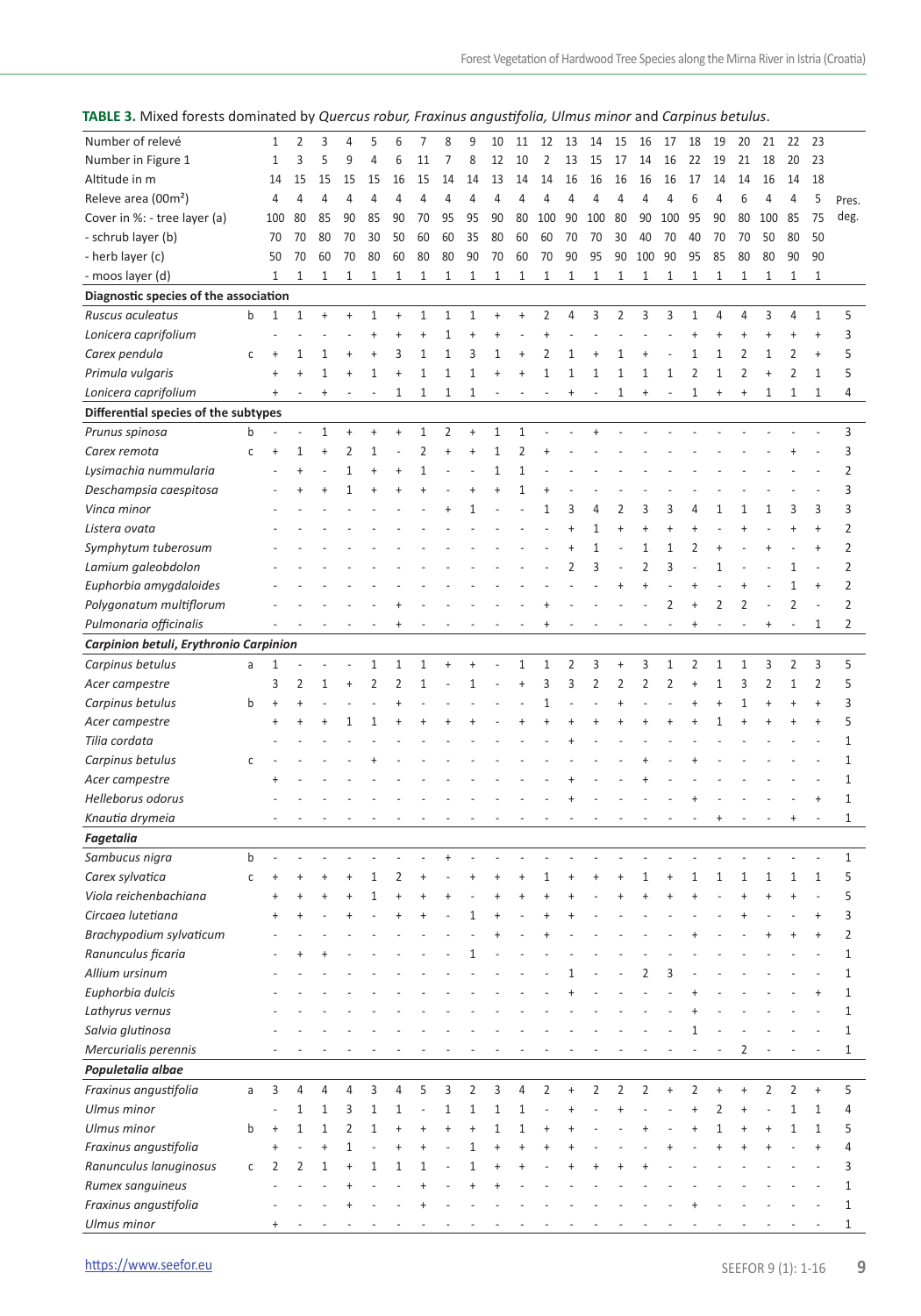| TABLE 3. (continued) - Mixed forests dominated by Quercus robur, Fraxinus angustifolia, Ulmus minor and Carpinus betulus. |  |  |  |
|---------------------------------------------------------------------------------------------------------------------------|--|--|--|
|---------------------------------------------------------------------------------------------------------------------------|--|--|--|

| Alnetalia glutinosae     |              |                |              |              |              |              |           |                |                |                |           |                |              |           |           |           |                |           |                |                |                |                |              |                          |                |
|--------------------------|--------------|----------------|--------------|--------------|--------------|--------------|-----------|----------------|----------------|----------------|-----------|----------------|--------------|-----------|-----------|-----------|----------------|-----------|----------------|----------------|----------------|----------------|--------------|--------------------------|----------------|
| Lycopus europaeus        | $\mathsf{C}$ |                |              |              |              |              |           | $\ddot{}$      | $\overline{a}$ | Ĭ.             | $\ddot{}$ | $\ddot{}$      |              |           |           |           |                |           |                |                |                |                |              |                          | $\mathbf{1}$   |
| Cardamine pratensis      |              | $\ddot{}$      |              | $\ddot{}$    |              |              |           |                |                |                |           |                |              |           |           |           |                |           |                |                |                |                |              |                          | 1              |
| Querco-Fagetae           |              |                |              |              |              |              |           |                |                |                |           |                |              |           |           |           |                |           |                |                |                |                |              |                          |                |
| Quercus robur            | a            | 4              | $\mathbf{1}$ | $\mathbf{1}$ | $\mathbf{1}$ | $\mathbf{1}$ | $\ddot{}$ | $\mathbf{1}$   | $\overline{2}$ | 3              | 3         | $\overline{2}$ | 4            | 3         | 3         | 3         | $\overline{2}$ | 4         | 3              | 4              | 4              | 3              | 3            | $\ddot{}$                | 5              |
| Pyrus communis           |              |                |              |              |              |              |           |                |                |                |           |                |              |           |           |           |                |           | $\ddot{}$      |                |                | $\ddot{}$      |              |                          | $\mathbf{1}$   |
| Corylus avellana         |              |                |              |              |              |              |           |                |                |                |           |                |              |           |           |           |                | $\ddot{}$ |                |                |                |                |              |                          | 1              |
| Corylus avellana         | b            |                |              | 1            |              | 1            |           |                |                |                |           |                |              | 1         | 1         | 1         | 1              | 1         | 1              | 1              | $\overline{2}$ | 2              | 1            | $\ddot{}$                | 5              |
| Quercus robur            |              |                | $\ddot{}$    |              |              |              |           |                |                |                | 4         |                | 4            |           | $\ddot{}$ |           | $\ddot{}$      | $\ddot{}$ |                | $\overline{1}$ | $\overline{1}$ |                |              | ÷.                       | 3              |
|                          |              | 1              |              |              |              |              |           |                |                |                |           |                |              |           |           |           |                |           |                |                |                |                |              |                          | 1              |
| Pyrus communis           |              |                |              |              |              |              |           |                |                |                |           |                |              |           |           |           |                |           |                |                |                |                |              |                          |                |
| Hedera helix             | C            | 3              | 3            | 3            | 2            | 3            | 2         | 3              | 4              | 4              | 3         |                | 3            | 1         | 2         | 3         | 1              | 1         | 3              | 3              | 4              | 3              | 3            | 4                        | 5              |
| Quercus robur            |              | $\overline{1}$ |              | $\ddot{}$    |              |              | $\ddot{}$ |                |                |                |           |                |              | $\ddot{}$ | $\ddot{}$ | 1         |                | $\ddot{}$ |                |                | $\mathbf{1}$   | $\overline{1}$ |              | $\ddot{}$                | 4              |
| Arum italicum            |              |                |              |              |              |              |           |                | $\ddot{}$      |                |           |                |              | $\ddot{}$ | $\ddot{}$ | $\ddot{}$ |                |           |                |                |                |                |              |                          | $\overline{2}$ |
| Tamus communis           |              |                |              |              |              |              |           |                |                |                |           |                |              |           | $\ddot{}$ |           |                |           |                |                | $\mathbf{1}$   |                |              |                          | $\overline{2}$ |
| Anemone nemorosa         |              |                |              |              |              |              |           |                |                |                |           |                |              |           |           |           | $\ddot{}$      | 2         |                |                |                |                |              |                          | 1              |
| Rhamno-Prunetea          |              |                |              |              |              |              |           |                |                |                |           |                |              |           |           |           |                |           |                |                |                |                |              |                          |                |
| Crataegus oxyacantha     | b            | 3              | 2            | 4            | 2            | 1            | 2         | 1              | $\ddot{}$      | 1              | 4         | 3              | 3            | $\ddot{}$ | 1         | $\ddot{}$ |                | $\ddot{}$ | $\mathbf{1}$   | 1              | 2              | $\mathbf{1}$   | $\mathbf{1}$ | 3                        | 5              |
| Crataegus monogyna       |              |                | $\mathbf{1}$ | $\ddot{}$    | $\ddot{}$    | $\ddot{}$    | $\ddot{}$ | $\ddot{}$      | $\ddot{}$      | $\ddot{}$      |           | $\ddot{}$      | $\ddot{}$    | $\ddot{}$ | $\ddot{}$ | 4         | 1              | $\ddot{}$ | $\ddot{}$      | $\ddot{}$      | $\ddot{}$      |                | $\ddot{}$    | $\ddot{}$                | 5              |
| Cornus sanguinea         |              |                | 1            |              |              | $\ddot{}$    | $\ddot{}$ |                | $\ddot{}$      | $\ddot{}$      |           |                | 4            |           |           |           | $\ddot{}$      | $\ddot{}$ | 2              | $\ddot{}$      | $\overline{1}$ |                | 1            | $\mathbf{1}$             | 4              |
| Ligustrum vulgare        |              | 1              | $\ddot{}$    | 4            |              | 1            | 1         | 1              | 2              | 2              |           |                | 1            |           |           |           | 4              | $\ddot{}$ | 1              | 1              | 1              | $\ddot{}$      | 4            | $\mathbf{1}$             | 4              |
| Viburnum opulus          |              |                |              | 4            |              |              | $\ddot{}$ |                | $\ddot{}$      | $1\,$          | 1         |                |              |           |           |           |                |           |                | $\overline{1}$ | $\overline{1}$ |                |              | $\overline{\phantom{a}}$ | 4              |
| Euonymus europaea        |              |                |              | 4            |              |              |           |                |                | $\ddot{}$      | ÷.        |                |              |           |           |           |                |           |                | $\overline{1}$ |                |                |              |                          | 3              |
| Rhamnus cathartica       |              |                |              |              |              |              |           |                |                | $\overline{1}$ |           |                |              |           |           |           |                |           |                |                |                |                |              |                          | $\overline{2}$ |
| Prunus ceracifera        |              |                |              |              |              |              |           |                |                |                |           |                |              |           |           |           |                |           |                |                |                |                |              |                          | 1              |
| Ligustrum vulgare        | с            |                |              |              |              |              |           |                | 1              |                |           |                |              |           |           |           |                |           |                |                |                |                |              |                          | $1\,$          |
| Rubus plicatus           |              |                |              |              |              |              |           |                |                |                |           |                |              |           |           |           |                |           |                |                |                |                |              |                          | 1              |
|                          |              |                |              |              |              |              |           |                |                |                |           |                |              |           |           |           |                |           |                |                |                |                |              |                          |                |
| Molinio-Arrhenatheretea  |              |                |              |              |              |              |           |                |                |                |           |                |              |           |           |           |                |           |                |                |                |                |              |                          |                |
| Ajuga reptans            | $\mathsf{C}$ |                | $\ddot{}$    |              |              |              | $1\,$     | $\ddot{}$      |                |                | $\ddot{}$ | $\ddot{}$      | $\mathbf{1}$ |           |           | $\ddot{}$ | $\ddot{}$      |           | $\ddot{}$      | $\ddot{}$      | $\ddot{}$      | $\ddot{}$      | $\ddot{}$    | $\mathbf{1}$             | 3              |
| Lythrum salicaria        |              |                |              |              |              |              |           |                |                |                |           |                |              |           |           |           |                |           |                |                |                |                |              |                          | $1\,$          |
| Prunella vulgaris        |              |                |              |              |              |              | $\ddot{}$ |                |                |                | $\ddot{}$ | $\ddot{}$      |              |           |           |           |                |           |                |                |                |                |              |                          | $\mathbf{1}$   |
| <b>Other species</b>     |              |                |              |              |              |              |           |                |                |                |           |                |              |           |           |           |                |           |                |                |                |                |              |                          |                |
| Rosa arvensis            | b            |                |              |              |              |              |           | $\overline{1}$ |                |                |           |                |              |           |           |           |                |           | $\overline{1}$ |                |                |                | $\ddot{}$    |                          | $\mathbf{1}$   |
| Cornus mas               |              |                |              |              |              |              |           |                | 1              |                |           |                |              |           |           |           |                |           |                |                |                |                |              |                          | 1              |
| Eupatorium cannabinum    |              |                |              |              |              |              |           |                |                |                |           |                |              |           |           |           |                |           |                |                |                |                |              | $\overline{1}$           | 1              |
| Laurus nobilis           |              |                |              |              |              |              |           |                |                |                |           |                |              |           |           |           |                |           |                |                |                |                |              |                          | 1              |
| Rubus caesius            | С            |                |              |              |              |              |           |                |                |                |           |                |              |           |           |           |                |           |                |                |                |                |              | $\ddot{}$                | 3              |
| Aegopodium podagraria    |              |                |              |              |              |              |           |                | $\ddot{}$      | 1              | $\ddot{}$ |                |              |           |           |           |                | 1         |                |                |                |                |              |                          | 3              |
| Ranunculus repens        |              |                |              |              |              |              |           | 1              |                |                | 1         | 1              |              |           |           |           |                |           |                |                |                |                |              |                          | 1              |
| Potentilla erecta        |              |                |              |              |              |              |           |                |                |                | 4         |                |              |           |           |           |                |           |                |                |                |                |              |                          | 1              |
| Galium palustre          |              |                |              |              |              |              |           |                |                |                |           | 1              |              |           |           |           |                |           |                |                |                |                |              |                          | $\mathbf{1}$   |
| Vicia dumetorum          |              |                |              |              |              |              |           |                |                |                |           |                |              |           |           |           |                |           |                |                |                |                |              |                          | 1              |
| Glechoma hederacea       |              |                |              |              |              |              |           |                |                |                |           |                |              |           |           |           |                |           |                |                |                |                |              |                          | 1              |
| Fragaria vesca           |              |                |              |              |              |              |           |                |                |                |           |                |              |           |           |           |                |           |                |                |                |                |              |                          | $\mathbf{1}$   |
| Ophioglossum vulgatum    |              |                |              |              |              |              |           |                |                |                |           |                |              |           |           |           |                |           |                |                |                |                |              |                          | 1              |
| Viola hirta              |              |                |              |              |              |              |           |                |                |                |           |                |              |           |           |           |                |           |                |                |                |                |              |                          | $\mathbf{1}$   |
| Polypodium vulgare       |              |                |              |              |              |              |           |                |                |                |           |                |              |           |           |           |                |           |                |                |                |                |              |                          | $\mathbf{1}$   |
| Erigeron annuus          |              |                |              |              |              |              |           |                |                |                |           |                |              |           |           |           |                |           |                |                |                |                |              |                          | $\mathbf{1}$   |
| Plantago major           |              |                |              |              |              |              |           |                |                |                |           |                |              |           |           |           |                |           |                |                |                |                |              | $\ddot{}$                | 1              |
| Stellaria nemorum        |              |                |              |              |              |              |           |                |                |                |           |                |              |           |           |           |                |           |                |                |                |                |              | $\overline{1}$           | 1              |
| Equisetum telmateia      |              |                |              |              |              |              |           |                |                |                |           |                |              |           |           |           |                |           |                |                |                |                |              | $\ddot{}$                | $\,1$          |
| <b>Bryophyta</b>         |              |                |              |              |              |              |           |                |                |                |           |                |              |           |           |           |                |           |                |                |                |                |              |                          |                |
| Anomodon viticulosus     |              | $\ddot{}$      | $\ddot{}$    | $\ddot{}$    |              |              |           |                |                | $\ddot{}$      | $\ddot{}$ |                |              |           | $\ddot{}$ | $\ddot{}$ | $\overline{1}$ | $\ddot{}$ | $\ddot{}$      | $\ddot{}$      | $\ddot{}$      |                |              | $\ddot{}$                | 4              |
| Brachythecium rutabulum  |              |                | $\ddot{}$    | $\ddot{}$    |              |              |           |                |                |                |           |                |              |           |           |           |                |           |                |                | $\ddot{}$      |                |              |                          | 4              |
| Fissidens taxifolius     |              |                | $\ddot{}$    |              |              |              |           |                |                |                |           |                |              |           |           |           |                |           |                |                |                |                |              | $\ddot{}$                | 3              |
| Neckera complanata       |              |                |              |              |              |              |           |                |                |                |           |                |              |           |           |           |                |           |                |                |                |                |              | $\overline{1}$           | 3              |
| Eurhynchium hians        |              |                |              |              |              |              |           |                |                |                |           |                |              |           |           |           |                |           |                |                |                |                |              |                          | $\overline{2}$ |
| Homalothecium sericeum   |              |                |              |              |              |              |           |                |                |                |           |                |              |           |           |           |                |           |                |                |                |                |              |                          | $\mathbf{1}$   |
| Brachythecium salebrosum |              |                |              |              |              |              |           |                |                |                |           |                |              |           |           |           |                |           |                |                |                |                |              |                          | $\mathbf{1}$   |
| Calliergonella cuspidata |              |                |              |              |              |              |           |                |                |                |           |                |              |           |           |           |                |           |                |                |                |                |              |                          | $\mathbf{1}$   |
|                          |              |                |              |              |              |              |           |                |                |                |           |                |              |           |           |           |                |           |                |                |                |                |              |                          | $\mathbf{1}$   |
| Hypnum cupressiforme     |              |                |              |              |              |              |           |                |                |                |           |                |              |           |           |           |                |           |                |                |                |                |              |                          |                |
| Leucodon sciuroides      |              |                |              |              |              |              |           |                |                |                |           |                |              |           |           |           |                |           |                |                |                |                |              |                          | 1              |
| Campylium stellatum      |              |                |              |              |              |              |           |                |                |                |           |                |              |           |           |           |                |           |                |                |                |                |              |                          | 1              |
| Hygroamblystegium tenax  |              |                |              |              |              |              |           |                |                |                |           |                |              |           |           |           |                |           |                |                |                |                |              |                          | 1              |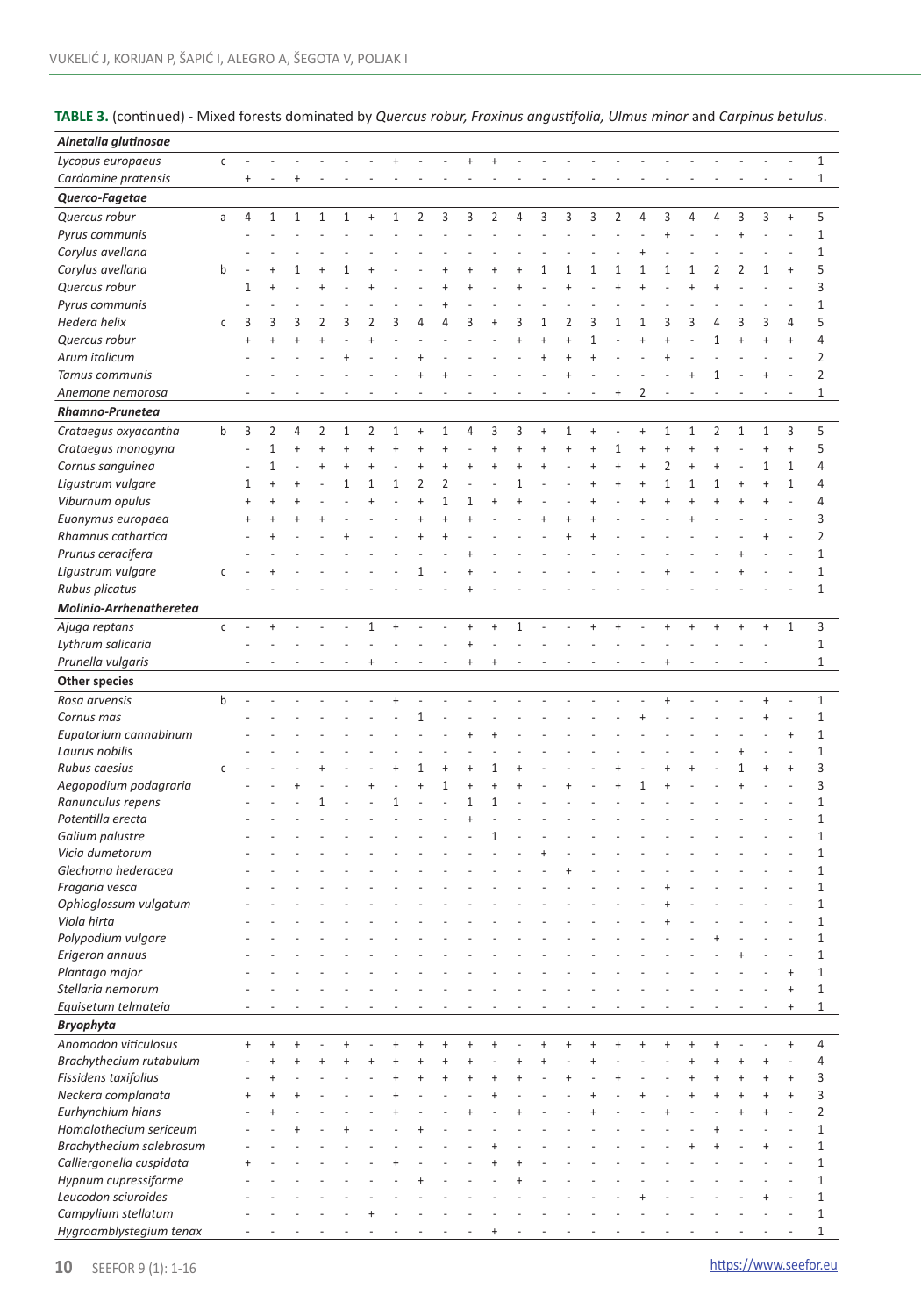**TABLE 4.** Differential species (marked grey) with frequency (≥30%) and fidelity (*phi* coefficient×100, ≥35) values for the compared mixed hardwood syntaxa: (1) *Genisto eletae-Quercetum roboris*, [57, 46, 47, 58, 50], N-Croatia; (2) *Carpino betuli-Quercetum roboris*, [54, 47, 51, 56, 50], N-Croatia; (3) 23 relevés in the present study + 12 relevés Bertović [2], (4) *Fraxino pannonicae-Quercetum roboris*, [31, 32], Italy.

| Group No.                 | $\mathbf{1}$   | $\overline{2}$ | 3             | $\overline{4}$           |
|---------------------------|----------------|----------------|---------------|--------------------------|
| No. of relevés            | 74             | 87             | 35            | 20                       |
| <b>Diagnostic species</b> |                |                |               |                          |
| Iris pseudacorus          | 7576.5         | $9^-$          | ŗ.            | Ĭ.                       |
| Genista tinctoria         | 7072.7         | 9-             | ŗ.            |                          |
| Stachys palustris         | 5867.1         | $5-$           | Ö,            |                          |
| Caltha palustris          | 5266.9         | . <sup></sup>  |               |                          |
| Carex strigosa            | 6266.8         | $9^{-}$        | Ö,            |                          |
| Lycopus europaeus         | 8264.0         | $19 -$         | $22 -$        | ŗ.                       |
| Mentha aquatica           | 5262.3         | Ĭ.             | ŗ.            | $5-$                     |
| Glechoma hederacea        | 8359.5         | $51^{20.5}$    | $3-$          | ŗ.                       |
| Leucojum aestivum         | 4358.9         | $1^{-}$        | Ĭ.            | $\overline{\phantom{a}}$ |
| Carex vesicaria           | 3956.9         | ŗ.             | ."            |                          |
| Carex elongata            | 4356.8         | $3-$           | Ö,            | Ö,                       |
| Galium palustre           | 8854.5         | $18 -$         | $11 -$        | $50^{9.6}$               |
| Lysimachia vulgaris       | 6154.4         | $3-$           | $14 -$        | $10^{-1}$                |
| Carex vulpina             | 3852.8         | Ö,             | $3-$          | ŗ.                       |
| Lythrum salicaria         | 4952.0         | $2 -$          | $8-$          | $5-$                     |
| Euphorbia palustris       | 3251.5         | Ö,             | Ö,            | ÷.                       |
| Ranunculus repens         | 8250.0         | $16 -$         | $31^{-}$      | $30 -$                   |
| Solanum dulcamara         | 3949.5         | $7 -$          | Ĭ.            | г.                       |
| Lychnis flos-cuculi       | 5249.1         | $3 -$          |               | $20^{1.8}$               |
| Mentha verticillata agg.  | 3045.4         | $3-$           |               | л                        |
| Peucedanum palustre       | $30^{45.4}$    | $3-$           | . <sup></sup> | . <sup></sup>            |
| Myosotis palustris agg.   | 3645.2         | $9 -$          | . <sup></sup> |                          |
| Lysimachia nummularia     | 7440.4         | $41^{1.0}$     | 445.5         |                          |
| Cardamine pratensis       | 4438.1         | $9-$           | $6 -$         | $15 -$                   |
| Cerastium sylvaticum      | 4336.4         | $28^{14.4}$    | $3-$          |                          |
| Oxalis acetosella         | $\tilde{\psi}$ | 4863.9         | Ö,            | л                        |
| Galium odoratum           |                | 4259.1         |               |                          |
| Dryopteris filix-mas      | $3-$           | 4256.3         | ŗ.            |                          |
| Athyrium filix-femina     | $21^{2.6}$     | $55^{53.3}$    | F,            | л                        |
| Tilia cordata             | Ö,             | 3852.6         | $3-1$         | Л                        |
| Veronica montana          | $12 -$         | 6852.3         | ŗ.            | $30^{3.4}$               |
| Galeobdolon luteum        | $1^{\rm -}$    | 5048.9         | $19^{2.7}$    | ŗ.                       |
| Geum urbanum              | $19^{4.9}$     | 4646.1         | ŗ.            | Ö,                       |
| Carex brizoides           | $6-1$          | 3244.1         | F,            | ŗ.                       |
| Anemone nemorosa          | ŗ.             | $33^{43.3}$    | $8-$          | л                        |
| Veronica chamaedrys       | $6 -$          | 3542.0         | $6 -$         | . <sup></sup>            |
| Primula vulgaris          |                | $11 -$         | 9790.9        | ŗ.                       |
| Lonicera caprifolium      |                | $3-$           | $81^{69.3}$   | $25 -$                   |
| Carex pendula             | $4 -$          | $17 -$         | 9768.3        | $40 -$                   |
| Vinca minor               | Л              | $4 -$          | 5363.7        | ŗ.                       |
| Ranunculus lanuginosus    |                | $5-$           | 5355.0        | $10^{-1}$                |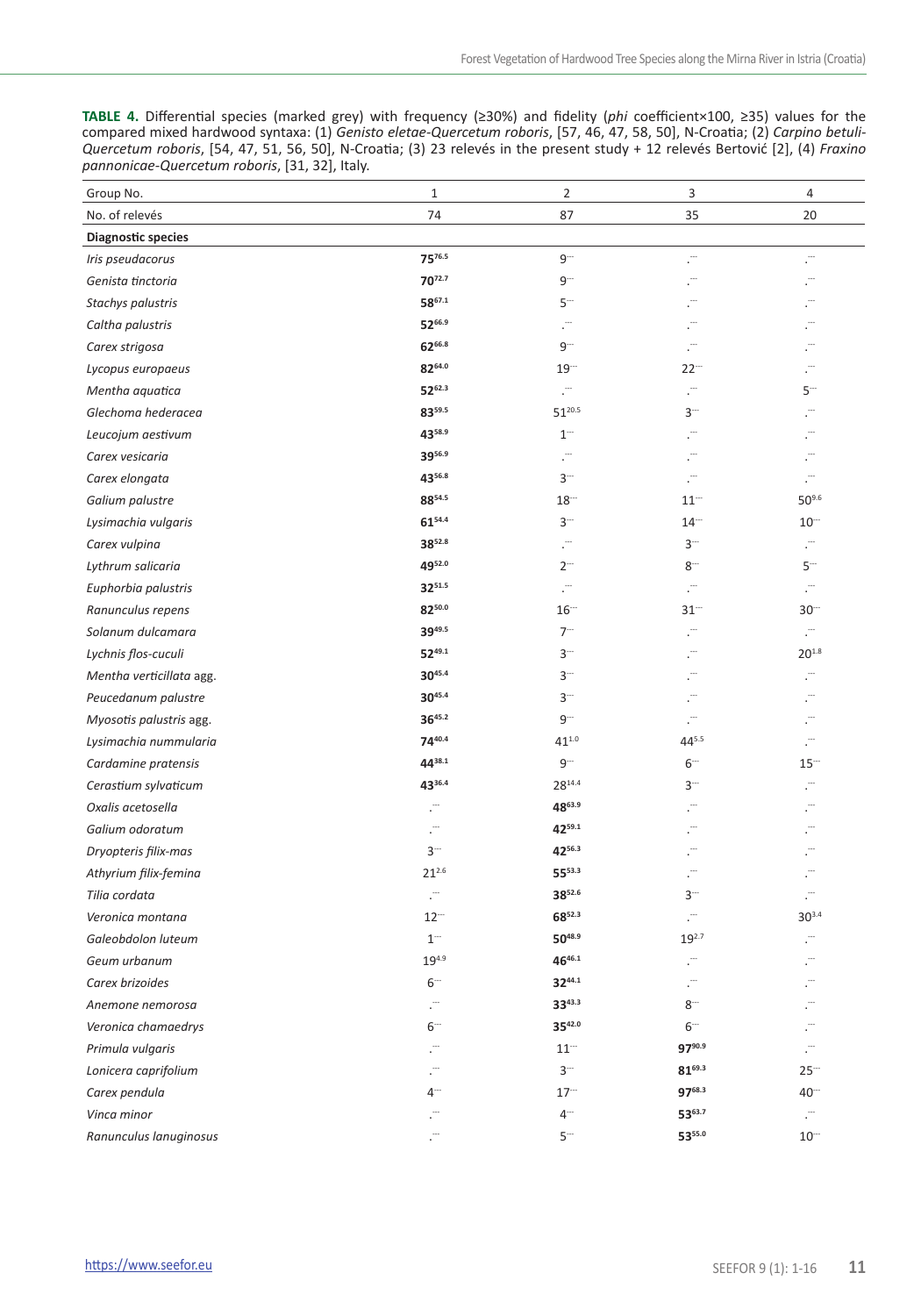**TABLE 4.** (continued) - Differential species (marked grey) with frequency (≥30%) and fidelity (*phi* coefficient×100, ≥35) values for the compared mixed hardwood syntaxa: (1) *Genisto eletae-Quercetum roboris*, [57, 46, 47, 58, 50], N-Croatia; (2) *Carpino betuli-Quercetum roboris*, [54, 47, 51, 56, 50], N-Croatia; (3) 23 relevés in the present study + 12 relevés Bertović [2], (4) *Fraxino pannonicae-Quercetum roboris*, [31, 32], Italy.

| Group No.                           | $\mathbf 1$   | $\overline{2}$       | 3             | 4           |
|-------------------------------------|---------------|----------------------|---------------|-------------|
| No. of relevés                      | 74            | 87                   | 35            | 20          |
| <b>Diagnostic species</b>           |               |                      |               |             |
| Ligustrum vulgare                   | $1^{-}$       | $17 -$               | 8968.7        | $25 -$      |
| Corylus avellana                    | $4 -$         | $31^{2.1}$           | 8367.9        | ŗ.          |
| Ruscus aculeatus                    | ÷,            | $27 -$               | 9764.1        | 453.1       |
| Viburnum opulus                     | $22 -$        | $19 -$               | 7860.8        | ŗ.          |
| Aegopodium podagraria               | $16 -$        | $17 -$               | $64^{53.8}$   | ŗ.          |
| Listera ovata                       | $\cdot$       | $16 -$               | 4750.0        | Ö,          |
| Cornus sanguinea                    | $14 -$        | $33 -$               | 8146.7        | $35 -$      |
| Symphytum tuberosum agg.            |               | $12 -$               | $36^{42.3}$   | Ö,          |
| Arum italicum                       | . <sup></sup> | ÷,                   | $28^{41.2}$   | $5 -$       |
| Iris foetidissima                   |               | ŗ.                   |               | 6576.3      |
| Rubus ulmifolius                    |               | $\cdot$              | . <sup></sup> | $60^{72.8}$ |
| Luzula forsteri                     | ÷.            | $2 -$                | Ĭ.            | 6070.9      |
| Moehringia trinervia                | $8-$          | $18 -$               | ŗ.            | $65^{58.5}$ |
| Myosotis sylvatica                  |               | $\ddot{\phantom{a}}$ | Ö,            | 4057.7      |
| Quercus ilex                        | ŗ.            |                      |               | 4057.7      |
| Holcus lanatus                      | <sup></sup>   | ÷.                   | ÷.            | 3553.6      |
| Brachypodium sylvaticum             | $3-1$         | 396.5                | $17 -$        | 7551.2      |
| Cyclamen repandum                   | ŗ.            | . <sup>11</sup>      | ŗ.            | $30^{49.3}$ |
| Hypericum androsaemum               | ÷.            | . <sup>11</sup>      | Ö,            | $30^{49.3}$ |
| Populus alba                        | $4-$          | ŗ.                   | Ĭ.            | $35^{49.3}$ |
| Pteridium aquilinum                 | Ĭ.            | $2^{-}$              | $3-$          | $30^{43.6}$ |
| Veronica officinalis                | $4-1$         | $3-$                 | Ĭ.            | $30^{41.3}$ |
| Diagnostic species for more syntaxa |               |                      |               |             |
| Persicaria hydropiper               | $31^{28.5}$   | 2518.2               | Ö,            | Ö,          |
| Frangula alnus                      | 3426.6        | $19^{3.3}$           | $14 -$        | Ĭ.          |
| Agrostis stolonifera                | 4428.9        | $3-$                 | ŗ.            | 4530.1      |
| Poa trivialis                       | 4428.0        | $5-$                 |               | 4529.1      |
| Juncus effusus                      | 4825.2        | $18 -$               | $3-$          | 4521.3      |
| Urtica dioica                       | 4316.5        | $31^{1.9}$           | Ö,            | 4519.2      |
| Carpinus betulus                    | $17 -$        | 10047.0              | $89^{33.8}$   | $35 -$      |
| Euphorbia amygdaloides              |               | 2814.2               | $36^{26.1}$   | $10 -$      |
| Polygonatum multiflorum             | $\cdot$       | 3426.9               | 3325.3        | Ö,          |
| Pyrus pyraster                      | $18 -$        | $25^{8.6}$           | 3320.9        | Ĭ.          |
| Pulmonaria officinalis              | $1^-$         | 155.4                | $31^{34.1}$   | Ö,          |
| Crataegus monogyna                  | $36 -$        | 604.0                | 8634.0        | $45 -$      |
| Crataegus laevigata                 | $35 -$        | 7023.9               | 9249.1        | ÷,          |
| Acer campestre                      | $29 -$        | 8923.5               | $97^{34.5}$   | $65 -$      |
| Viola reichenbachiana               | $12 -$        | 7015.0               | 8634.1        | $60^{3.6}$  |
| Carex sylvatica                     | $9^{\rm -}$   | 687.9                | 9742.9        | 7010.6      |
| Euonymus europaeus                  | $10^{-1}$     | 6222.5               | 507.9         | $50^{7.9}$  |
| Hedera helix                        | $9^{-}$       | 49                   | 10044.0       | 9538.0      |
| Carex flacca                        |               |                      | 2828.2        | 2014.3      |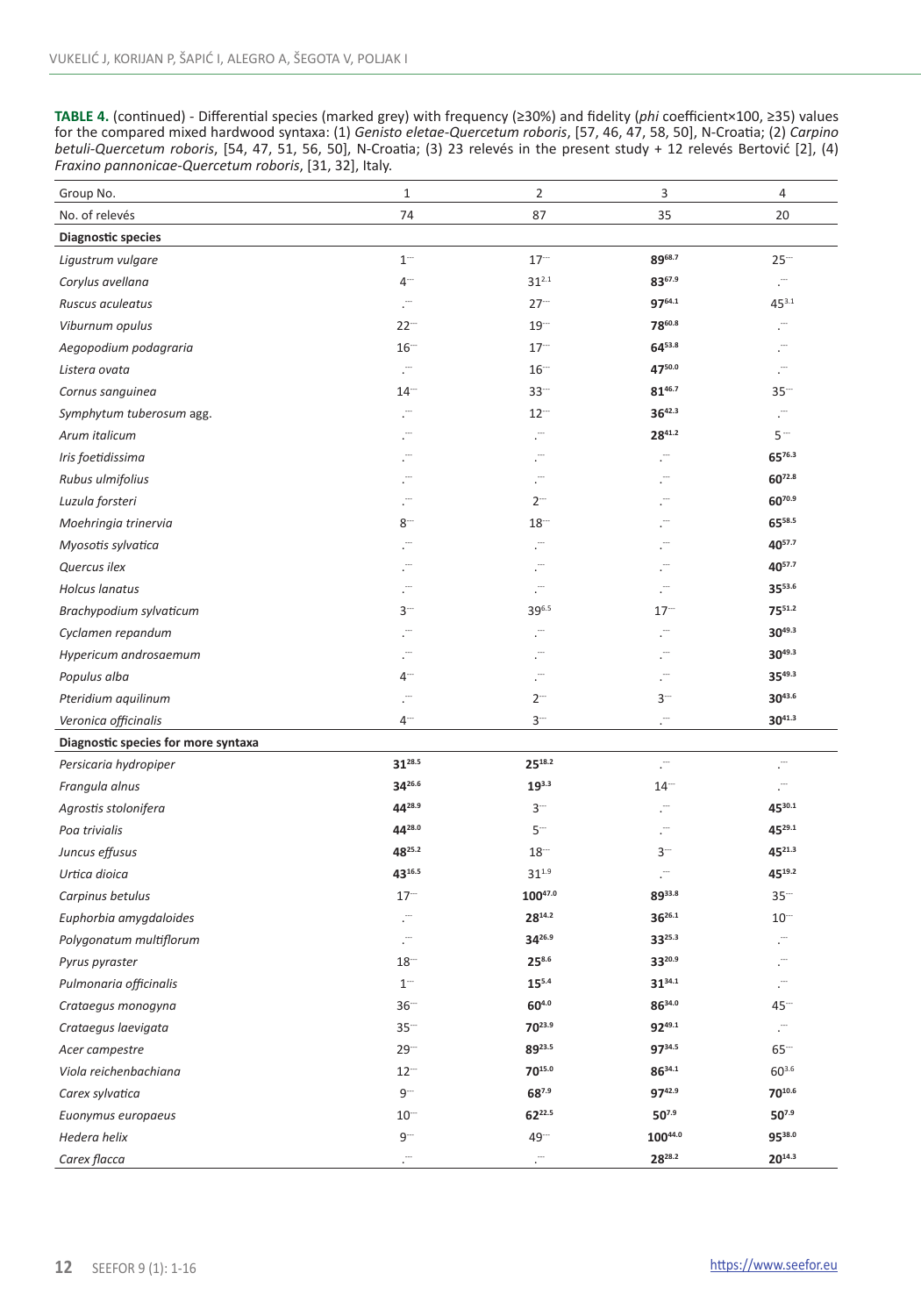were classified in the alliance *Erythronio*-*Carpinion*, and more precisely, according to the latest phytogeographical differentiation of oak-hornbeam forests of southeast Europe [19], they are classified in the sub-alliance *Lonicero caprifoliae*-*Carpinenion betuli* group *Quercus robur*, within the alliance *Erythronio*-*Carpinion*. In the studied mixed hardwood forests, of the species characteristic of the alliance abundantly present were *Primula vulgaris* and *Lonicera caprifolium*, while of the differential species of the sub-alliance these are *Anemone nemorosa*, *Vinca minor*, *Euphorbia dulcis*, *Knautia drymeia*  and *Lamium galeobdolon*, and of the differential species of the group *Quercus robur* these are *Quercus robur*, *Carex remota* and *Circaea lutetiana* (cf. Košir *et al.* [19], Table 1).

Although in the dendrogram on Figure 3, the continental oak-hornbeam forests and the studied stands in Istria are separated at a relatively low level, they cannot be considered as belonging to the same association. The mixed hardwood forests of the Mediterranean area contain a certain number of species from the warmer climate, but also a higher presence of the narrow-leaved ash, European white elm, and some species associated with a high level of ground waters. They lack a part of continental species that do not penetrate wet habitats of the Mediterranean area, and are frequent in the continental forests of the common oak and common hornbeam (for example, *Galium odoratum*, *Oxalis acetosella*, *Dryopteris filix-mas*, *Tilia cordata* and others). In addition, continental stands are described in the association *Lonicero caprifoliae*-*Quercetum roboris* [45], which is broadly understood and of heterogeneous composition. This was also confirmed by Douda *et al.* [10], when they divided it into associations *Fraxino panonnicae*-*Ulmetum glabrae* and *Ficario vernae*-*Ulmetum campestris*, within the alliance *Alnion incanae*. However, the majority of stands of the association *Lonicero caprifoliae*-*Quercetum roboris* belong to the snytaxa within the *Carpinion* alliance: stands with the species of Illyrian floristic geo-element will be classified within the alliance *Erythronio*-*Carpinion*, and those in which these species are lacking in the alliance *Carpinion betuli*. The center of distribution and the largest areas of this association are located in Pannonian Croatia, where they are known under the name *Carpino betuli*-*Quercetum roboris* [46, 47], whereas in Hungary similar forests have been described as association *Circaeo lutetianae*-*Quercetum roboris* and others [48].

On the basis of previous vegetation research and this analysis, we have classified mixed forests of hardwood broadleaved trees along the Mirna River in the association *Asparago*-*tenuifolii*-*Quercetum roboris*. Its area is in the Mediterranean region of the north-western part of Slovenia and Croatia, and in the eastern part of Venezia Giulia. The diagnostic species of the association are *Ruscus aculeatus*, *Lonicera caprifolium*, *Carex pendula*, *Primula vulgaris* and *Arum italicum*. Although it is of extrazonal character, the cover of the species of the Illyrian floral geoelement is high. The sub-Mediterranean climate benefits their relatively thermophilic character.

The species *Asparagus tenuifolius* is absent from our phytocenological relevés, but is abundantly present in the surrounding zonal forests of the downy oak and the European hop-hornbeam. It does not respond well to wet and occasionally flooded habitats.

Future research of forests in the river valleys of the North

Adriatic littoral will show the justifiability of classifying the studied forest stands of hardwood broadleaved trees into the association *Asparago tenuifoli*-*Quercetum roboris* and the alliance *Erythronio*-*Carpinion* betuli. Based on our analyses and recent phytocenological trends, their separation into new syntaxa is for now unfounded.

The association *Asparago tenuifolii*-*Quercetum roboris* was studied in two larger localities, hence its analysis in the hierarchical phytocoenological system is not yet warranted. The study of the stand along the Mirna River can be divided into two subtypes (Table 3): the first subtype of 12 relevés (subtype *Carex remota*, relevés 1-12 in Table 3) is distributed on wetter habitat, shallow depressions and very mild slopes, and according to the drier subtype, the prominent differential species are *Carex remota*, *Deschampsia cespitosa*, *Prunus spinosa*, *Lysimachia nummularia*, *Ranunculus lanuginosus*. In addition to them, there is also an increased presence of other hygrophilous species, especially *Ulmus minor*.

Relevés 13-23 in Table 3 represents a drier subtype (subtype *Vinca minor*) of mixed hardwood stands especially distributed on highest terrains along the Mirna River. The differential species according to the first subtype are *Vinca minor*, *Listera ovata*, *Symphytum tuberosum*, *Galeobdolon luteum*, *Euphorbia amygdaloides*, *Polygonatum multiflorum* and *Pulmonaria officinalis*. To a lesser extent, other species of less humid habitats also have diagnostic significance, and in relation to the previous subtype there is a higher presence of the common oak and common hornbeam.

It should be emphasized that the studied hardwood forests along the Mirna River represent a permanent vegetation stage conditioned by the hydrological regime, primarily by groundwater. For that reason, the presence of the species *Ulmus minor* and *Fraxinus angustifolia* is higher than in other *Carpinetum* communities of southeast Europe.

## **CONCLUSIONS**

The phytocoenological study of periodically flooded and wet forests along the Mirna River in Istria and their comparisons with related syntaxa resulted in defining two associations. *Fraxinus angustifolia* forests with numerous hygrophilous species are classified in the association *Carici remotae*-*Fraxinetum oxycarpae* with the new sub-association *crataegetosum laevigatae*. The mixed hardwood forests belong to the association *Asparago tenuifolii*-*Quercetum roboris* distributed in the planar zone in broader river lowlands of the central part of the northern Mediterranean area. Both associations in the studied area lack numerous termophilous species from related syntaxa of southern Europe, as well as many hygrophilous species from related continental flooded and wet forests. The reasons primarily lie in the biogeographical position, ecological conditions and anthropogenic influences in the studied area. It is located at the northern most part of the Mediterranean, deeply retracted into the European continent. It is also marked by Mediterranean and continental climate impacts, especially modified by the 15 km distant Dinaric mountains with numerous species of the Illyrian floristic geoelement. These reasons have caused a certain isolation and transitional character of the area, which, in turn, has reflected on the floristic composition of the studied forests.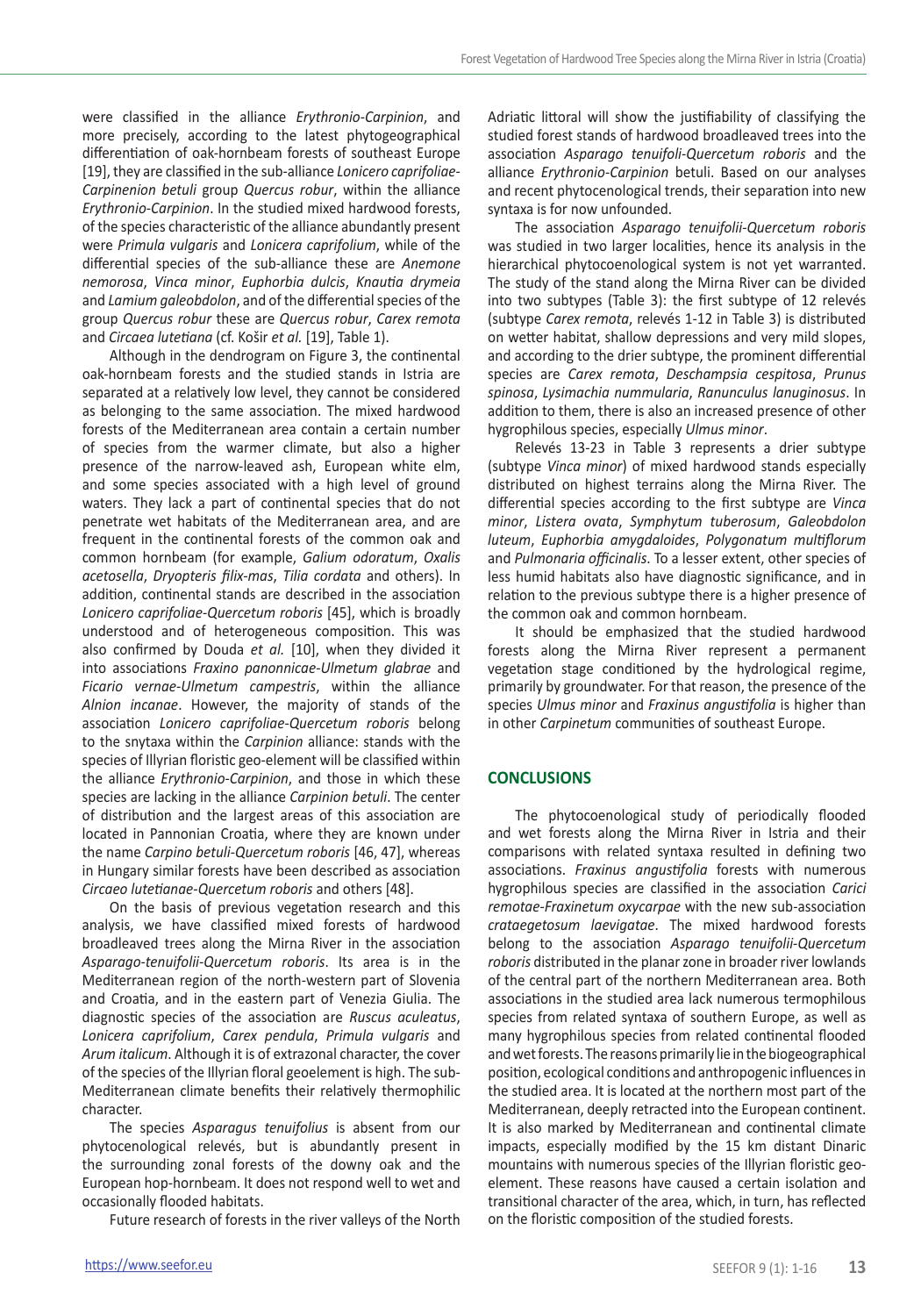Syntaxonomical scheme:

Class: *Querco roboris*-*Fagetea sylvaticae* Br.-Bl. et Vlieger in Vlieger 1937

Order: *Populetalia albae* Br.-Bl. ex Tchou 1949

Alliance: *Carici remotae*-*Fraxinion oyycarpae* Pedrotti ex Pedrotti, Biondi, Allegrezza & Casavecchia in Biondi et al. 2014

Ass: *Carici-Fraxinetum oxycarpae* Pedrotti 1970 ex 1992

 *crataegetosum laevigatae* subass. nova hoc. loco Order: *Fagetalia* Pawlowski in Pawlowski *et al.* 1928

Alliance: *Erythronio-Carpinion betuli* (Horvat 1938) Marinček in Wallnöfer *et al.* 1993

Suballiance: *Lonicero caprifoliae-Carpinenion betuli* Vukelić in Marinček 1994 group *Quercus robur*

Ass: *Asparago tenuifolii*-*Quercetum roboris* (Lausi 1967) Marinček 1994

 *Carex remota* subtype *Vinca minor* subtype

The study results add to the knowledge of the composition and character of flooded and wet forests in this part of Europe, and will also serve to resolve the issues with their syntaxonomy. In addition, they are important in the preservation of these rare and endangered habitat types.

#### **Acknowledgements**

This work has been fully supported by the Croatian Science Foundation under the project number IP-2014-09-1834.

## **REFERENCES**

- 1. HORVAT I, GLAVAČ V, ELLENBERG H 1974 Vegetation Südosteuropas. Gustav Fischer Verlag, Stuttgart, Germany, 768 p
- 2. BERTOVIĆ S 1975 The Mirna River Valley and Motovun Forest in Istria (Croatia). *Phytocoenologia* 2 (3/4): 329-335
- 3. BERTOVIĆ S, LOVRIĆ AŽ 1987 Šumske zajednice Jugoslavije, SR Hrvatska. *In*: Potočić Z (*ed*) Šumarska enciklopedija, Vol 3, 2nd Edition. Leksikografski zavod Miroslav Krleža, Zagreb, Croatia, pp 395-404
- 4. MARINČEK L, ČARNI A 2000 Die Unterverbände der Hainbuchenwälder des Verbandes *Erythronio*-*Carpinion betuli* (Horvat 1938) Marinček in Wallnöfer, Mucina et Grass 1993. *Scopolia* 45: 1-20
- 5. BRULLO S SPAMPINATO G 1999 Syntaxonomy of hygrophilous woods of the *Alno*-*Quercion roboris*. *Annali di Botanica* 57: 133-146
- 6. TRINAJSTIĆ I 2008 Biljne zajednice Republike Hrvatske. Akademija šumarskih znanosti, Zagreb, Croatia, 179 p
- 7. VUKELIĆ J 2012 Šumska vegetacija Hrvatske. Šumarski fakultet Sveučilište u Zagrebu, Zagreb, Croatia, 403 p
- 8. AMIGO J, IZCO J, ROMERO MI 2004 Swamp alder woodlands in Galicia (NW Spain): phytosociological interpretation. Ecological and floristic contrast to western European swamp woodlands and delimitation versus riparian alder woodlands in southern Europe and northern Africa. *Phytocoenologia* 34: 613-638. DOI: <https://doi.org/10.1127/0340-269X/2004/0034-0613>
- 9. BIONDI E, BLASI C, ALLEGREZZA M, ANZELLOTTI I, AZZELLA MM, CARL E, CASAVECCHIA S, COPIZ R, *et al.* 2014 Plant communities of Italy: the Vegetation Prodrome. *Plant Biosyst* 148 (4): 728-814. DOI: [https://doi.org/10.1080/11263504.20](https://doi.org/10.1080/11263504.2014.948527) [14.948527](https://doi.org/10.1080/11263504.2014.948527)
- 10. DOUDA J, BOUBLIK K, SLEZAK M, BIURRUN I, NOCIAR J, HAVRDOVA A, DOUDOVÁ J, AĆIĆ S, *et al.* 2016 Vegetation classification and biogeography of European floodplain forests and alder carrs. *Appl Veg Sci* 19 (1): 147-163. DOI: [https://doi.](https://doi.org/10.1111/avsc.12201) [org/10.1111/avsc.12201](https://doi.org/10.1111/avsc.12201)
- 11. BIURRUN I, CAMPOS JA, GARCÍA-MIJANGOS I, HERRERA M, LOIDI J 2016 Floodplain forests of the Iberian Peninsula: Vegetation classification and climatic features. *Appl Veg Sci* 19 (2): 336-354. DOI:<https://doi.org/10.1111/avsc.12219>
- 12. MUCINA L, BULTMANN H, DIERSEN K, THEURILLAT JP, RAUS T, ČARNI A, ŠUMBEROVÁ K, WILLNER W, *et al.* 2016 Vegetation of Europe: Hierarchical floristic classification system of vascular plant, bryophyte, lichen, and algal communities. *Appl Veg Sci* 19 (S1): 3-264. DOI:<https://doi.org/10.1111/avsc.12257>
- 13. BLASI C, CAPOTORTI G, COPIZ R, GUIDA D, MOLLO B, SMIRAGLIA D, ZAVATTERO L 2014 Classification and mapping of the ecoregions of Italy. *Plant Biosyst* 148 (6): 1255-1345. DOI: <https://doi.org/10.1080/11263504.2014.985756>
- 14. BRAUN-BLANQUET J 1964 Pflanzensoziologie. Grundzüge der Vegetationskunde [Plant sociology. Basic course of Vegetation Science]. Springer-Verlag, Wien, Austria, 865 p
- 15. OIKON 2015 Plan restauracije starog korita rijeke Mirne. Oikon d.o.o., Zagreb, Croatia
- 16. NIKOLIĆ T 2004 Flora Croatica database. URL: http://hirc. botanic.hr/fcd (20 February 2018)
- 17. ATHERTON I, BOSANQUET S, LAWLEY M (*ed*) 2010 Mosses and liverworts of Britain and Ireland a field guide. British Bryological Society & Latimer Trend & Co. Ltd, Plymouth, United Kingdom, 848 p
- 18. BIONDI E, ALLEGREZZA M, CASAVECCHIA S, GALDENZI D, GASPARRI R, PESARESI S, VAGGE I, BLASIET C 2014 New and validated syntaxa for the checklist of Italian vegetation. *Plant Biosyst* 148 (2): 318-332. DOI: [https://doi.org/10.1080/11263](https://doi.org/10.1080/11263504.2014.892907) [504.2014.892907](https://doi.org/10.1080/11263504.2014.892907)
- 19. KOŠIR P, CASAVECCHIA S, ČARNI A, ŠKVORC Ž, ZIVKOVIC L, BIONDI E 2013 Ecological and phytogeographical differentiation of oak-hornbeam forests in southeastern Europe. *Plant Biosyst* 147 (1): 84-98. DOI: [https://doi.org/10](https://doi.org/10.1080/11263504.2012.717550) [.1080/11263504.2012.717550](https://doi.org/10.1080/11263504.2012.717550)
- 20. WEBER HE, MORAVEC J, THEURILLAT JP 2000 International Code of Phytosociological Nomenclature 3th Ed. *J Veg Sci* 11 (5): 739-768. DOI:<https://doi.org/10.2307/3236580>
- 21. MATUSZKIEWICZ W, MATUSZKIEWICZ A 1981. Das Prinzip der mehrdimensionalen Gliederung der Vegetationseinheiten, erläutert am Beispiel der Eichen Hainbuchenwälder in Polen. *In*: Dierschke H (*ed*) Syntaxonomie. Cramer, Vaduz, Liechtenstein, pp 123-148
- 22. HENNEKENS SM, SCHAMINÉE JHJ 2001 TURBOVEG, a comprehensive data base management system for vegetation data. *J Veg Sci* 12 (4): 589-591. DOI: [https://doi.](https://doi.org/10.2307/3237010) [org/10.2307/3237010](https://doi.org/10.2307/3237010)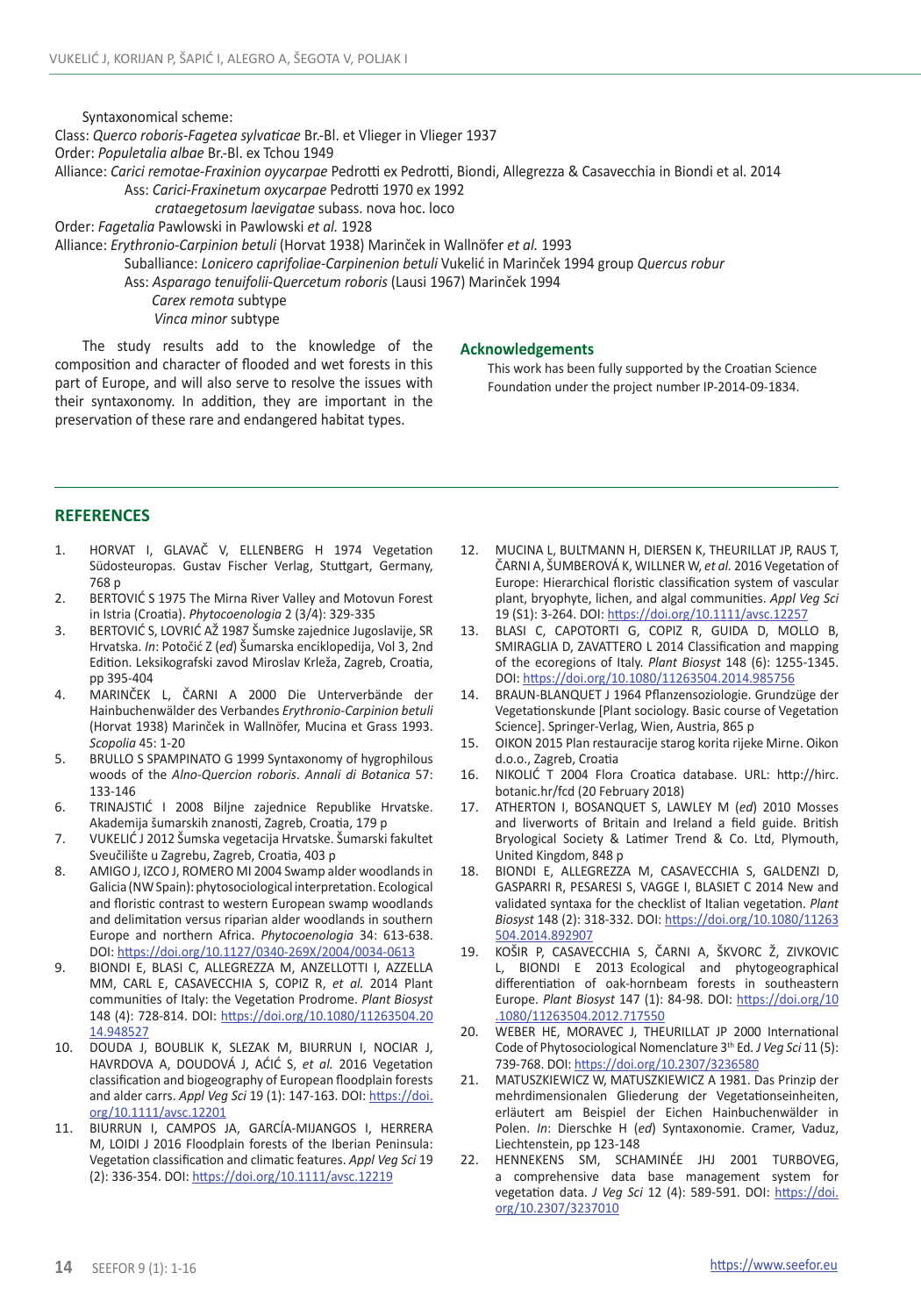- 23. R CORE TEAM 2016 R: A language and environment for statistical computing. R Foundation for Statistical Computing, Vienna, Austria. URL: <http://www.R-project.org/>
- 24. OKSANEN J, BLANCHET FG, FRIENDLY M, KINDT R, LEGENDRE P, MCGLINN D, MINCHIN PR, O'HARA RB, *et al.* 2017 Package 'Vegan': Community ecology package. Version 2.4-2. URL: https://cran.r-project.org, [https://github.com/vegandevs/](https://github.com/vegandevs/vegan) [vegan.](https://github.com/vegandevs/vegan)
- 25. TICHÝ L 2002 JUICE 6.3, software for vegetation classification. *J Veg Sci* 13 (3): 451-453. DOI: [https://doi.org/10.1658/1100-](https://doi.org/10.1658/1100-9233(2002)013%5b0451:JSFVC%5d2.0.CO;2) [9233\(2002\)013\[0451:JSFVC\]2.0.CO;2](https://doi.org/10.1658/1100-9233(2002)013%5b0451:JSFVC%5d2.0.CO;2)
- 26. WORLDWIDE BIOCLIMATIC CLASSIFICATION SYSTEM, 1996- 2017, Rivas-Martínez S, Rivas-Saenz S, Phytosociological Research Centre, Spain. URL:<http://www.globalbioclimatics>
- 27. PEDROTTI F 1970 Un relito di bosco planiziare a *Quercus robur* e *Fraxinus angustifolia* a lungo il fiume Sinello in Abruzzo. Savini-Mercuri, Camerino, Italy, 23 p
- 28. PEDROTTI F 1992 Tipificazione e correzione dell'associazione *Carici-Fraxinetum angustifoliae* Pedrotti 1970. *Doc Phytosoc* 14: 165-166
- 29. PEDROTTI F, CORTINI PEDROTTI C 1978 Notize sulla distribuzione del *Carici-Fraxinetum angustifoliae* lungo la costa adriatica (Italia centro-meridionale). *Mitteil Ostalp-dinar Ges Vegetationsk* 14: 255-261
- 30. PEDROTTI F 1984 Foreste ripariali lungo la costa adriatica dell'Italia. *Col loq Phytosoc* (*Les fôrets alluviales*) 9: 143-154
- 31. GELLINI R, PEDROTTI F, VENANZONI R 1986 Le associazioni forestali ripariali e palustri della Selva di San Rossore (Pisa). *Doc Phytosoc* 10 (2): 27-42
- 32. MANZI A 1992 I boschi ripariali lungo il Fiume Osento (Abruzzo-Italia centrale). *Doc Phytosoc* 14: 115-121
- 33. CONTI F, PIRONE G 1992 Le cenosi di *Fraxinus oxycarpa* Bieb. e di *Carpinus betulus* L. del bosco di Vallaspra nel bacino del Fiume Sangro (Abruzzo, Italia). *Doc Phytosoc* 14: 167-175
- 34. PEDROTTI F, GAFTA D 1996. Ecologia delle foreste ripariali e paludose dell'Italia. Università degli Studi di Camerino, Camerino, Italy, 165 p
- 35. BRULLO S, SPAMPINATO G 1997 Indagine fitosociologica sulle ripisilve della Calabria. *Lazaroa* 18: 105-151
- 36. KAVGACCI A, ČARNI A, TECIMEN B, OZALP G 2010 Diversity and ecological differentiation of oak forest in NW Tharce (Turkey). *Arch Biol Sci* 62 (3): 705-718. DOI: [https://doi.org/10.2298/](https://doi.org/10.2298/ABS1003705K) [ABS1003705K](https://doi.org/10.2298/ABS1003705K)
- 37. MERCADAL G, VILAR L 2013 Caracterització de les freixenedes alluvials inundables delnord-est de Catalunya (*Carici remotae-Fraxinetum oxycarpae* Pedrotti 1970 corr. Pedrotti 1992). *Orsis* 27: 53-94
- 38. TCHOU YT 1948 Études écologiques et phytosociologiques sur les forêts riveraines du Bas-Languedoc. *Vegetatio* 1 (1): 2-28
- 39. KÁRPÁTI I, KÁRPÁTI V 1961 Die zönologischen verhältnisse der Auenwälder. *Acta Bot Acad Sci Hung* **7**: 235-301
- 40. RIVAS-MARTÍNEZ S, COSTA M, CASTROVIEJO S, VALDES E 1980 La vegetación de Doñana (Huelva, España). *Lazaroa* 2: 5-190
- 41. RIVAS-MARTÍNEZ S, DÍAZ TE, FERNÁNDEZ-GONZÁLEZ F, IZCO J, LOIDI J, LOUSA M, PENAS A 2002 Vascular plant communities of Spain and Portugal, addenda to the syntaxonomical checklist of 2001. *Itinera Geobot* 15 (1): 5-432
- 42. GESTI PERICH J, FONT GJ, VILAR L 2003 *Rusco aculeati-Fraxinetum angustifoliae*, una nova associació forestal de ribera del territori ruscínic. *Acta Bot Barcinon* 48: 57-66
- 43. AMIGO J, PULGAR I, IZCO J 2009 Evidence of riverside ash tree forests in southern Galicia (NW Spain). *Lazaroa* 30: 181-189
- 44. LAUSI D 1967 Zur Klimax-frage der friaulischen Ebene. *Mitt Ost-Din Pflanzensoz Arbeit* **7**: 41-46
- 45. MARINČEK L 1994 Zur Nomenklatur der Hainbuchenwälder des *Erythronio-Carpinion*. *In*: Trinajstić I (*ed*) Simpozij Pevalek, Flora i vegetacija Hrvatske, Proceedings, Koprivnica, Croatia, 20-22 May 1993. Faculty of Forestry University of Zagreb & Croatian Forests ltd, Zagreb, Croatia, pp 57-62
- 46. RAUŠ Đ 1973 Fitocenološke značajke i vegetacijska karta fakultetskih šuma Lubardenik i Opeke. *Sumar List* 97 (5-6): 190-221
- 47. RAUŠ Đ 1975 Vegetacijski i sinekološki odnosi šuma u bazenu Spačva. *Glas Šum Pokuse* 18: 225-344
- 48. BORHIDI A, KEVEY B, LENDVAI G 2012 Plant communities of Hungary. Akadémiai Kiadó, Budapest, Hungary, 544 p
- 49. GLAVAČ V 1959 O šumi poljskog jasena s kasnim drijemovcem (*Leucoieto-Fraxinetum angustifoliae* ass. nova). *Sumar List* 83 (1-3): 39-45
- 50. BARIČEVIĆ D 1998 Ecological-vegetation characteristics of Žutica forest (*in Croatian*). MSc Thesis, University of Zagreb, Faculty of Forestry, Zagreb, Croatia, 154 p
- 51. ŠKVORC Ž, CESTARIĆ D, FRANJIĆ J, KRSTONOŠIĆ D, SEVER K, GUZMIĆ M 2009 Forest vegetation dynamics of the Spačva basin in the past forty years (*in Croatian with English summary*). *In*: Matić S, Anić I (*eds*) Forests of pedunculate oak in changed site and management conditions, Proceedings, Zagreb, Croatia, 24-25 September 2008. Croatian Academy of Sciences and Arts, Zagreb, Croatia, pp 75-101
- 52. RAUŠ Đ 1996 Nizinske šume pokupskog bazena. *Šumarski institut Jastrebarsko, Radovi* 31 (1-2): 17-37
- 53. RAUŠ Đ, ŠEGULJA N, TOPIĆ J 1985 Vegetacija sjeveroistočne Hrvatske. *Glas šum pokuse* 23: 225-355
- 54. GLAVAČ V 1968 Über Eichen-Hainbuchenwälder Kroatiens. *Feddes Rep* 79 (1-2): 115-138
- 55. CESTAR D, HREN V, KOVAČEVIĆ Z, MARTINOVIĆ J, PELCER Z 1983 Tipovi nizinskih šuma zapadne Posavine. *Šumarski institut Jastrebarsko, Radovi* 54: 1-111
- 56. GLAVAČ V 1961 O vlažnom tipu hrasta lužnjaka i običnoga graba. *Sumar List* 85 (9-10): 342-347
- 57. HORVAT I 1938 Biljnosociološka istraživanja šuma u Hrvatskoj. *Glas Šum Pokuse* 6: 127-279
- 58. GLAVAČ V 1969 Über die Stieleichen-Auenwälder der Sava-Niederung. *Schriftner. f. Vegetationskunde, Bad Godesberg* 4: 103-108
- 59. DAKSKOBLER I 2016 Phytosociological analysis of riverine forests in the Vipava and Reka Valleys (southwestern Slovenia). *Folia Biologica et Geobotanica* 57 (1): 5-61. DOI: <https://doi.org/10.3986/fbq0001>
- 60. KOŠIR P, ČARNI A, MARINŠEK A, ŠILC U 2013 Floodplain forest communities along the Mura River (NE Slovenia). *Acta Bot Croat* 72 (1): 71-95. DOI: [https://doi.org/10.2478/v10184-](https://doi.org/10.2478/v10184-012-0015-7) [012-0015-7](https://doi.org/10.2478/v10184-012-0015-7)

## **APPENDIX**

#### **Appendix 1.**

**Table 2.** (1) - N 45° 22' 16,5" - E 13° 52' 25,0"; (2) - N 45° 22' 11,9" - E 13° 52' 18,9"; (3) - N 45° 22' 11,3" - E 15° 52' 03,3"; (4) - N 45° 22' 05,6" - E 13° 52' 08,7"; (5) - N 45° 22' 01,9" - E 13° 52' 15,3"; (6) - N 45° 20' 45,4" - E 13° 47' 48,9"; (7) - N 45° 21' 10,8" - E 13° 51' 22,4"; (8) - N 45° 21' 10,8" - E 13° 48' 04,5"; (9) - N 45° 21' 12,3" - E 13° 50' 01,7"; (10) - N 45° 20' 55,9" - E 13° 49' 50,4".